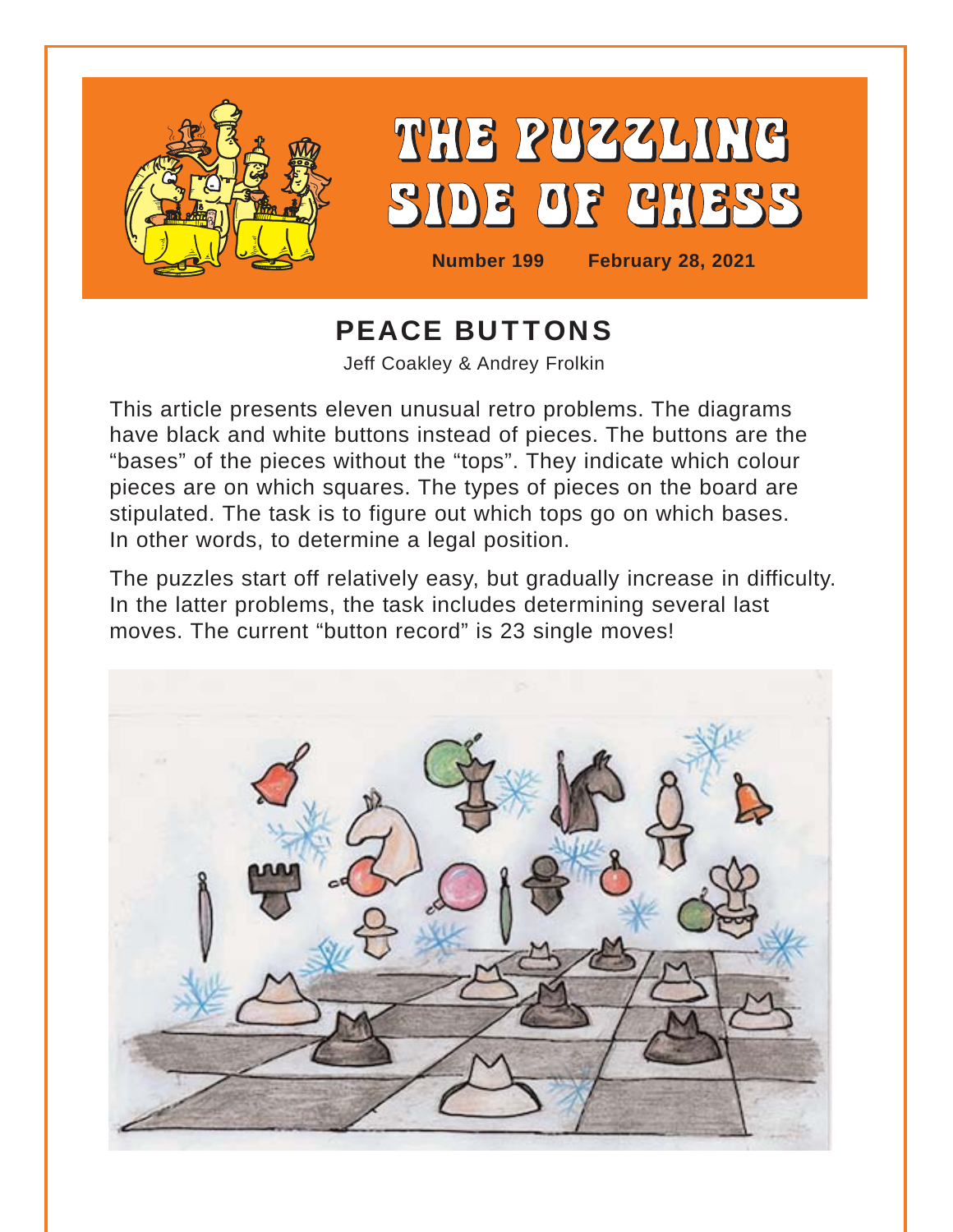<span id="page-1-0"></span>Our interest in composing button problems of this type began with a suggestion by Nina Omelchuk, as illustrated in her painting on the previous page. But the idea is not entirely new. Andrei Kornilov developed a similar concept nearly 40 years ago. The final problem in this article is an example from 1983. It seems that Andrei was always ahead of his time.

Button Tops 01 was in column 195. So our first puzzle is number 2.



### **[Button Tops 02](#page-12-0)**

Hollow buttons are white pieces. Solid buttons are black. The following pieces are on the board.



Determine the position.

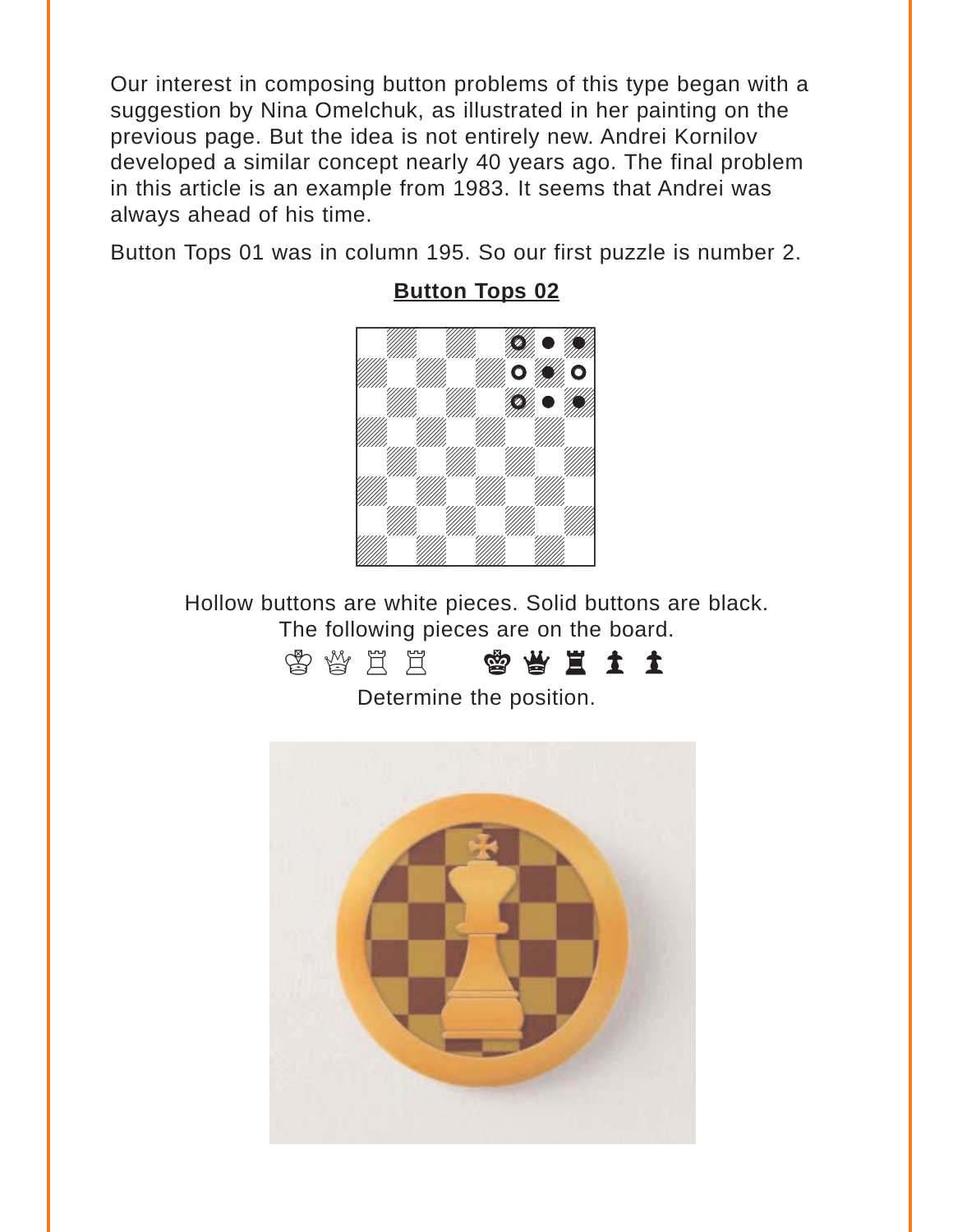<span id="page-2-0"></span>The next two problems are simple exercises in button tactics.

### **[Button Tops 03](#page-13-0)**



Hollow buttons are white pieces. Solid buttons are black. The following pieces are on the board.

> $\circledS$   $\circledA$  $x_1$

Determine the position.



*Peace Buttons*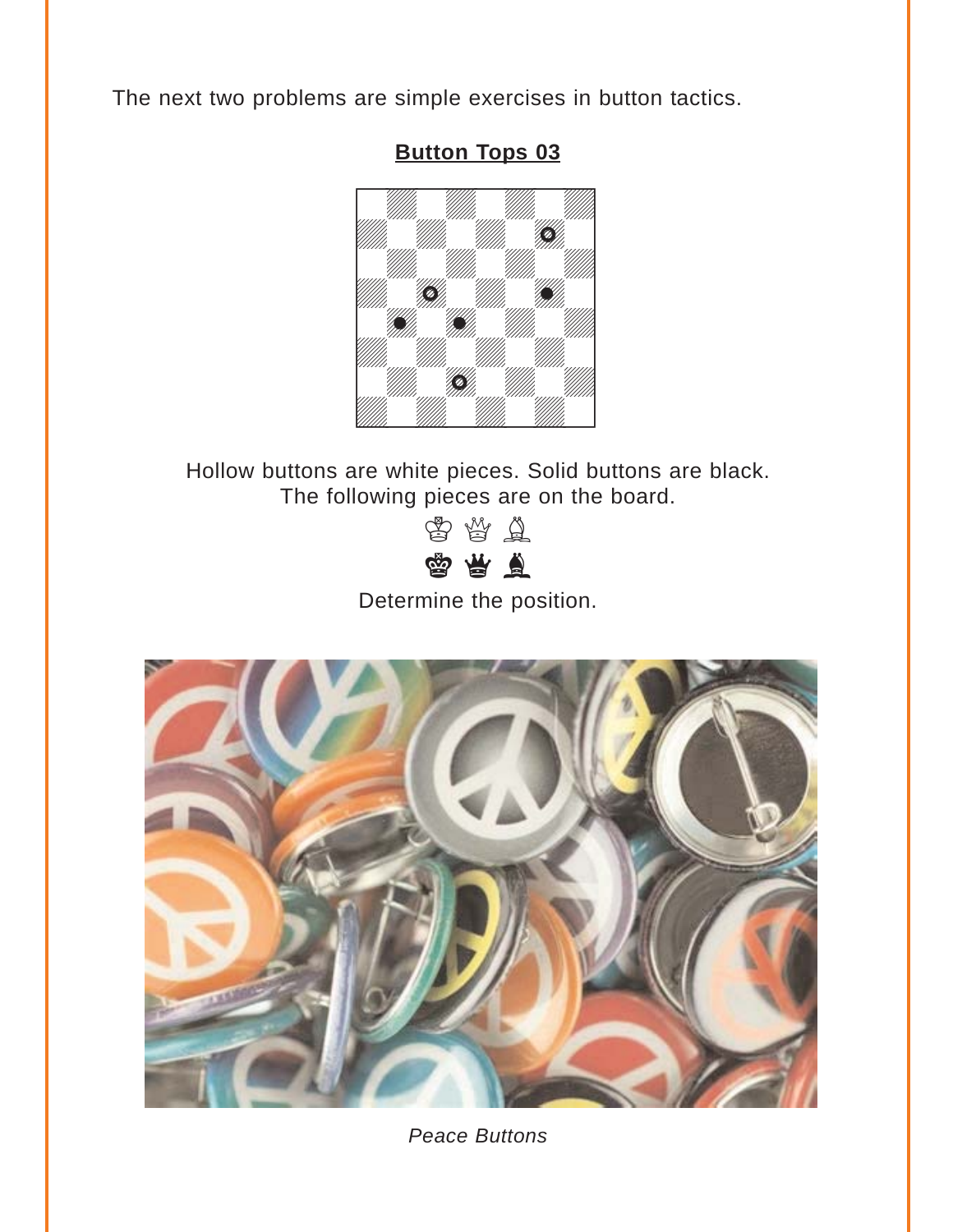<span id="page-3-0"></span>

Hollow buttons are white pieces. Solid buttons are black. The following pieces are on the board.



Determine the position.



The peace symbol was designed in 1958 by British artist Gerald Holtom. The inner lines are a combination of the semaphore signals for letters N and D, standing for *nuclear disarmament.* Today, 60 years later, there are over 13,000 nuclear weapons in the world.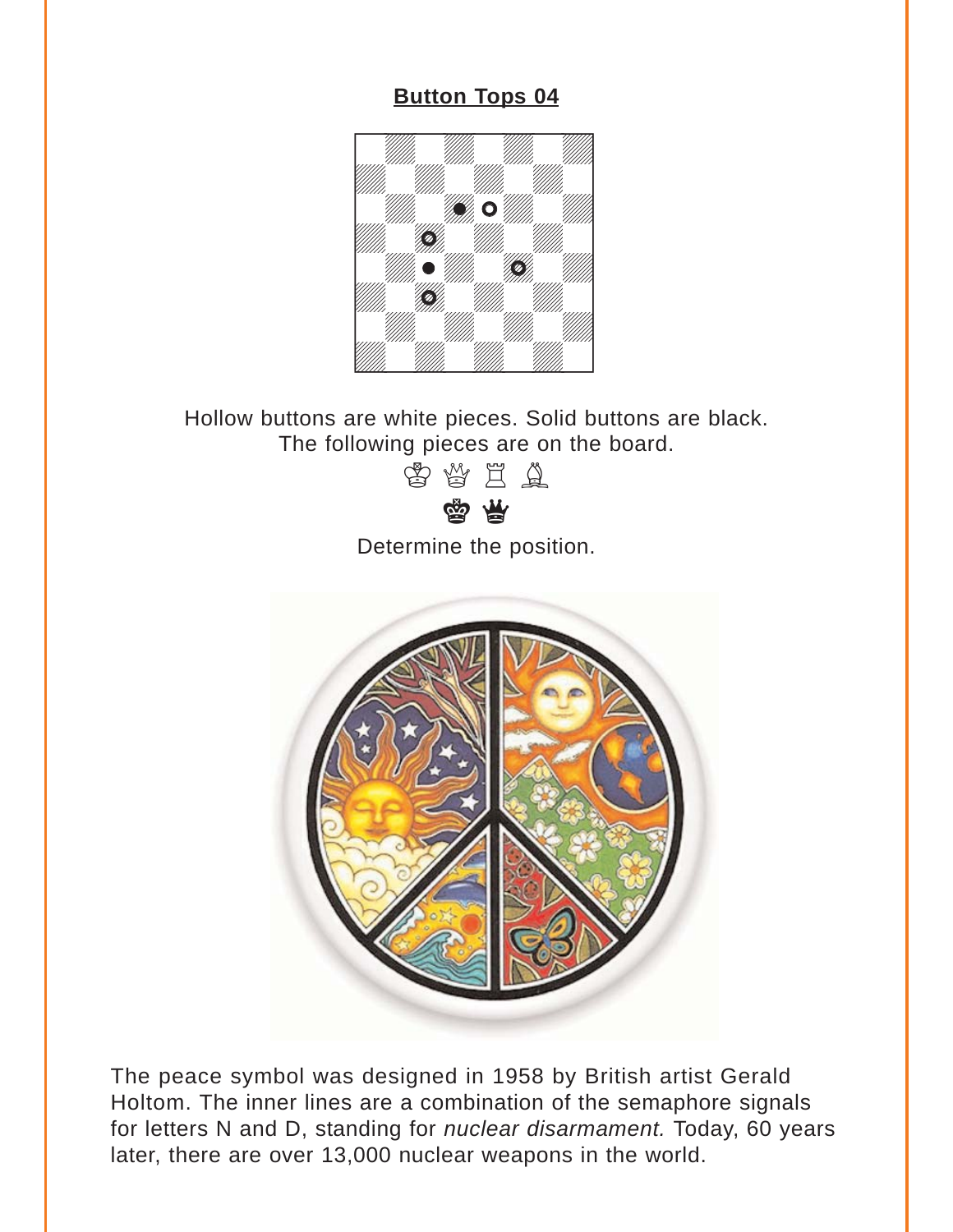<span id="page-4-0"></span>That's enough of the elementary stuff. Time to get a bit more retro.

### **[Button Tops 05](#page-15-0)**



Hollow buttons are white pieces. Solid buttons are black. The following pieces are on the board.



Determine the position.



*Button Peace*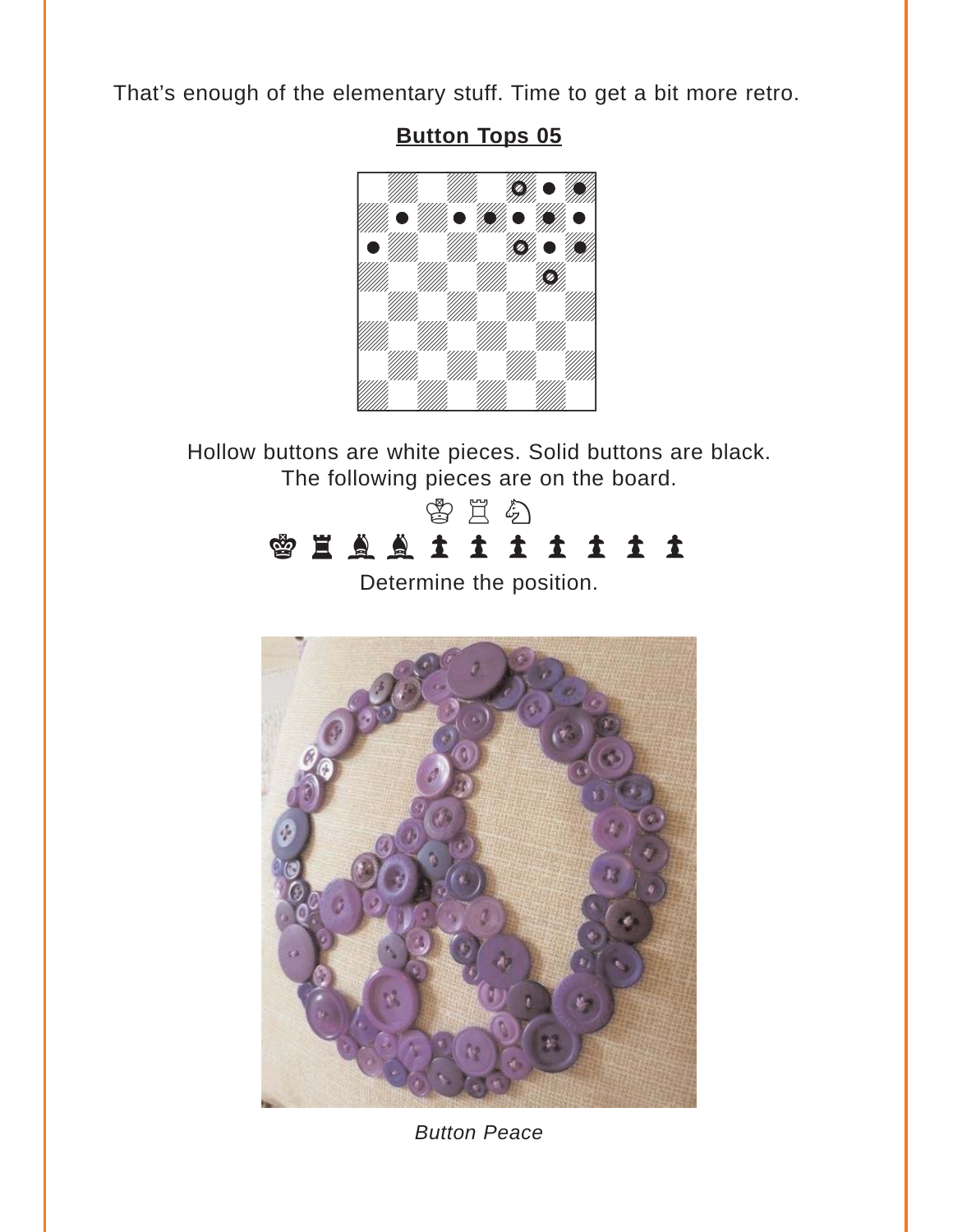<span id="page-5-0"></span>Things are much more retro in this problem. You are asked to find the last four single moves.

### **[Button Tops 06](#page-17-0)**



Hollow buttons are white pieces. Solid buttons are black. The following pieces are on the board.

# 含含的含义的 **SASSITIIII**

Determine the position and the last 4 moves.



Most interesting retro concepts involve pawns in one way or the other. As you may have noticed, they are a limiting factor in this kind of problem. It is difficult to compose complex positions with officers on the 2nd to 7th ranks when pawns are among the pieces to be added. To circumvent this restriction, the placement of the pawns is a given in the remaining problems. Only the officers are represented by buttons.

In problem 06 above, there are 14 pawns to add and 14 buttons on the 2nd to 7th ranks. That part of the puzzle is too easy. A more straightforward version of the same problem is 06b at the top of the next page, showing the pawns on the board.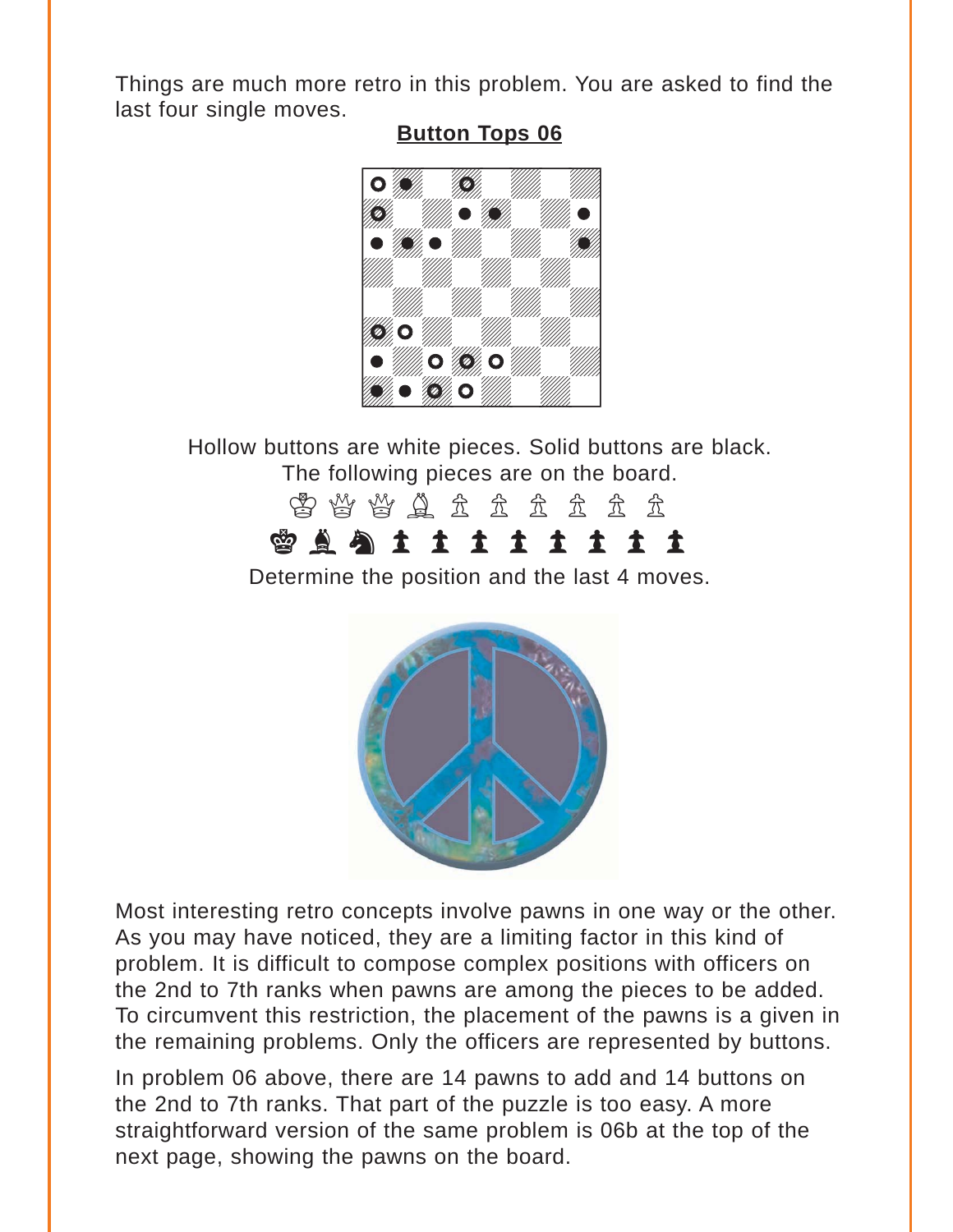### **[Button Tops 06b](#page-17-0)**

<span id="page-6-0"></span>*Exactly the same as 06 with pawn placement shown.* 



 $\circledS$  ( $\circledR$  ( $\circledR$  )  $\circledR$  ( $\circledR$  )  $\circledR$  )  $\circledR$ Determine the position and the last 4 moves.



**[Button Tops 07](#page-20-0)**



Hollow buttons are white pieces. Solid buttons are black. The following pieces are on the board.



Determine the position.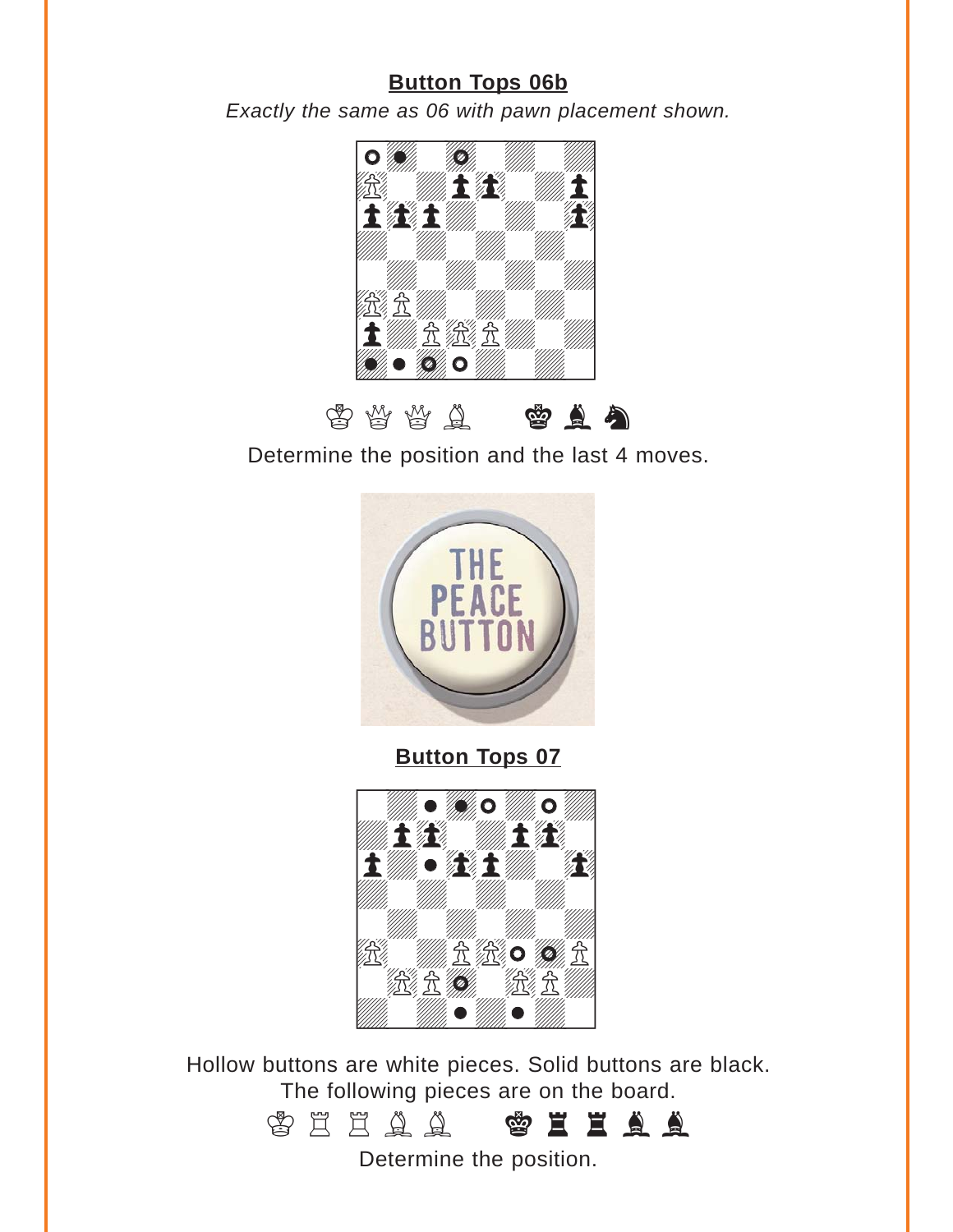<span id="page-7-0"></span>

Hollow buttons are white pieces. Solid buttons are black. The following pieces are on the board.



Determine the position.



The olive branch is a symbol of peace dating back to ancient Greece. Doves are portrayed as messengers of peace and love in the bible. In 1949, a painting of a dove by Pablo Picasso became the emblem of the *World Peace Council*.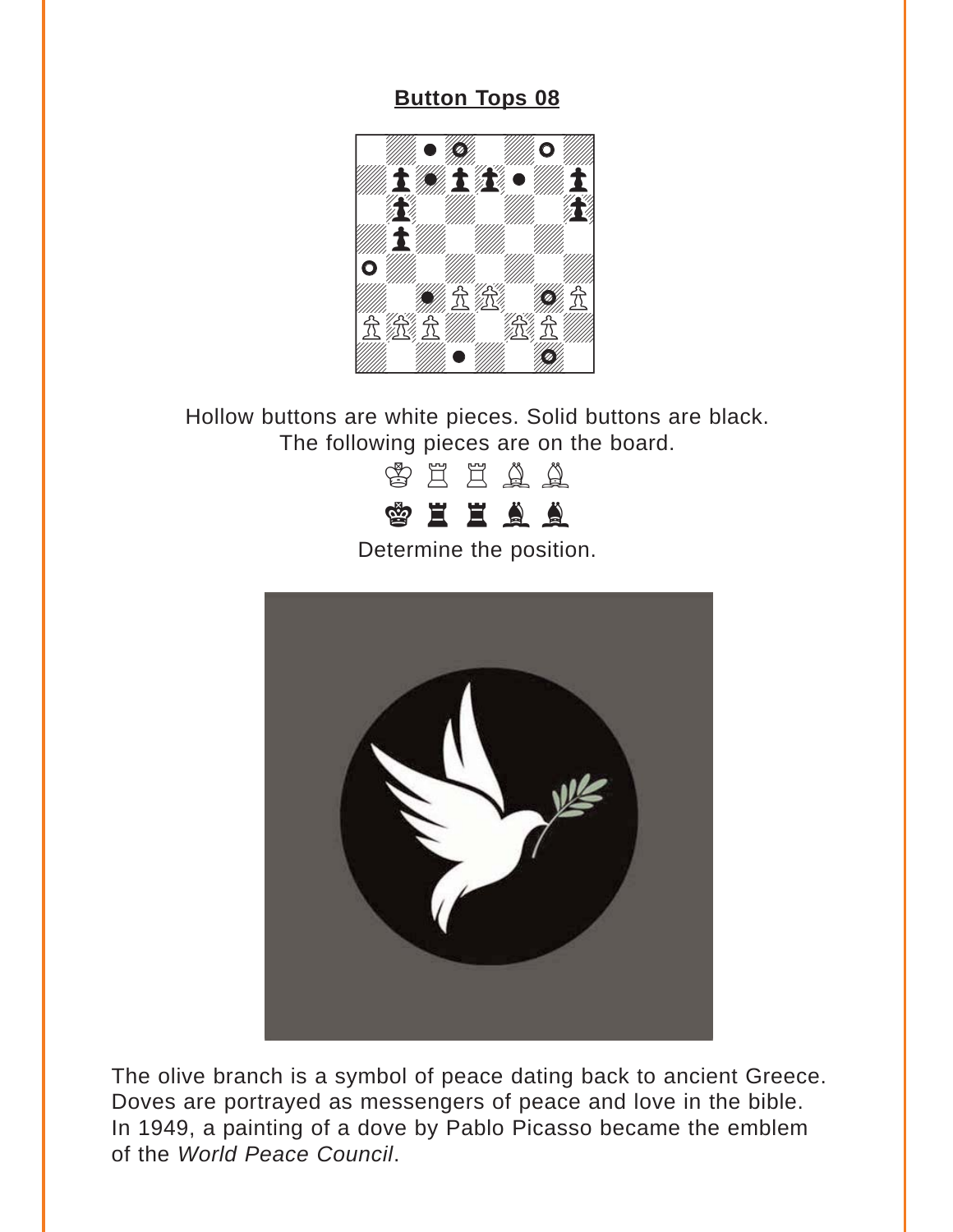<span id="page-8-0"></span>The next three problems are the *Peace Button* star attractions. Piece assignment hinges on determining the last 3, 9, and 23 moves.

#### **[Button Tops 09](#page-24-0)**



Hollow buttons are white pieces. Solid buttons are black. The following pieces are on the board.



#### Determine the position and the last 3 moves.

[*May 2021: This position is a corrected version of the problem as originally published, with white button b4, black button h5* (*instead of b1 and h6*). *Thanks to Andrey Gorlin for pointing out a cook* (*c8 d8 = rooks*)*. An improved version of the problem with the last 8 moves determined is given on the solution pages.*]

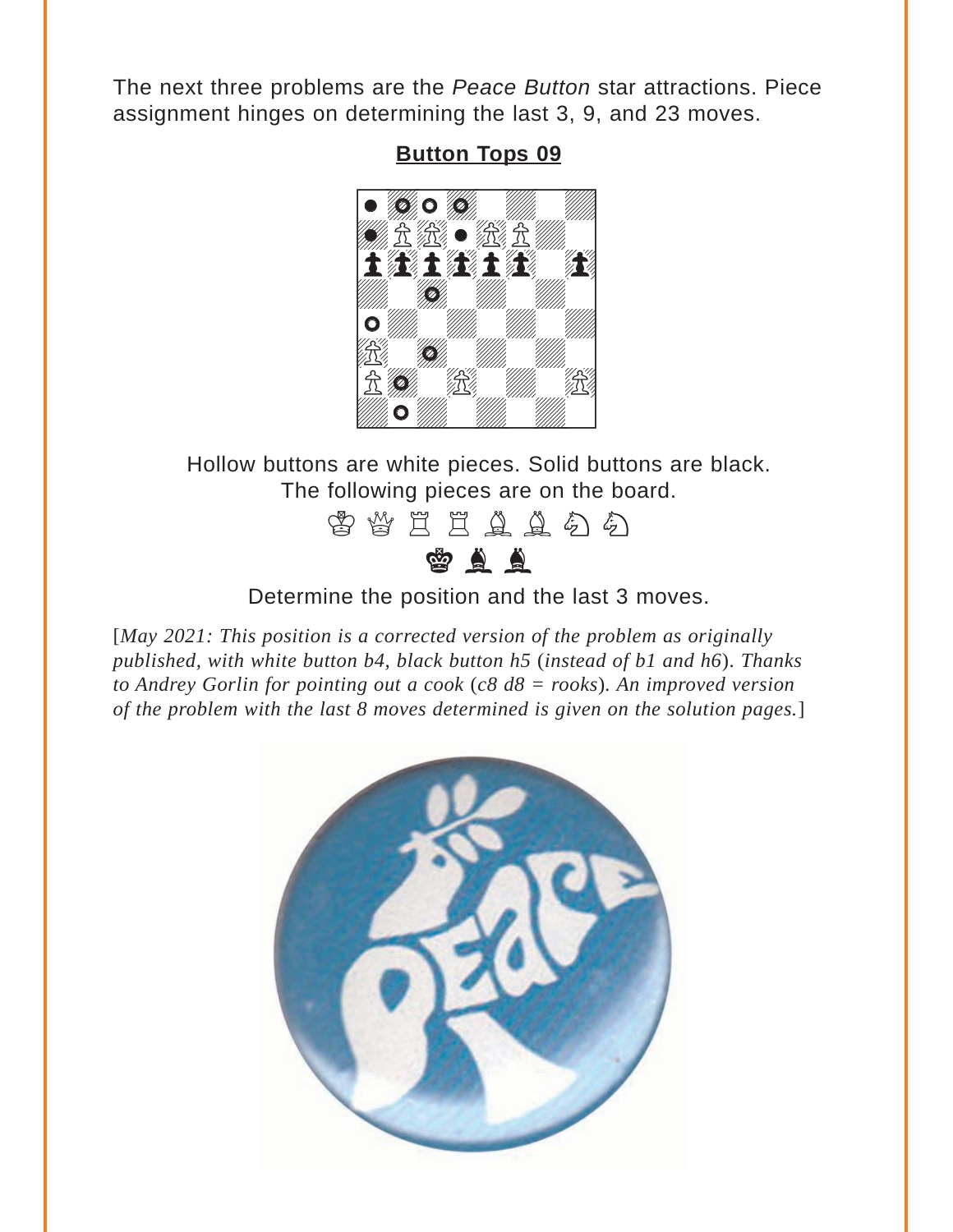<span id="page-9-0"></span>In the following problem, ten pieces are crammed inside a cage. Their mobility is limited to one piece, one square at a time. The retroplay can be likened to a "merry-go-round". Nine moves are required to initiate a release of the position. Can you open the door?

**[Button Tops 10](#page-28-0)**



Hollow buttons are white pieces. Solid buttons are black. The following pieces are on the board.



Determine the position and the last 9 moves.

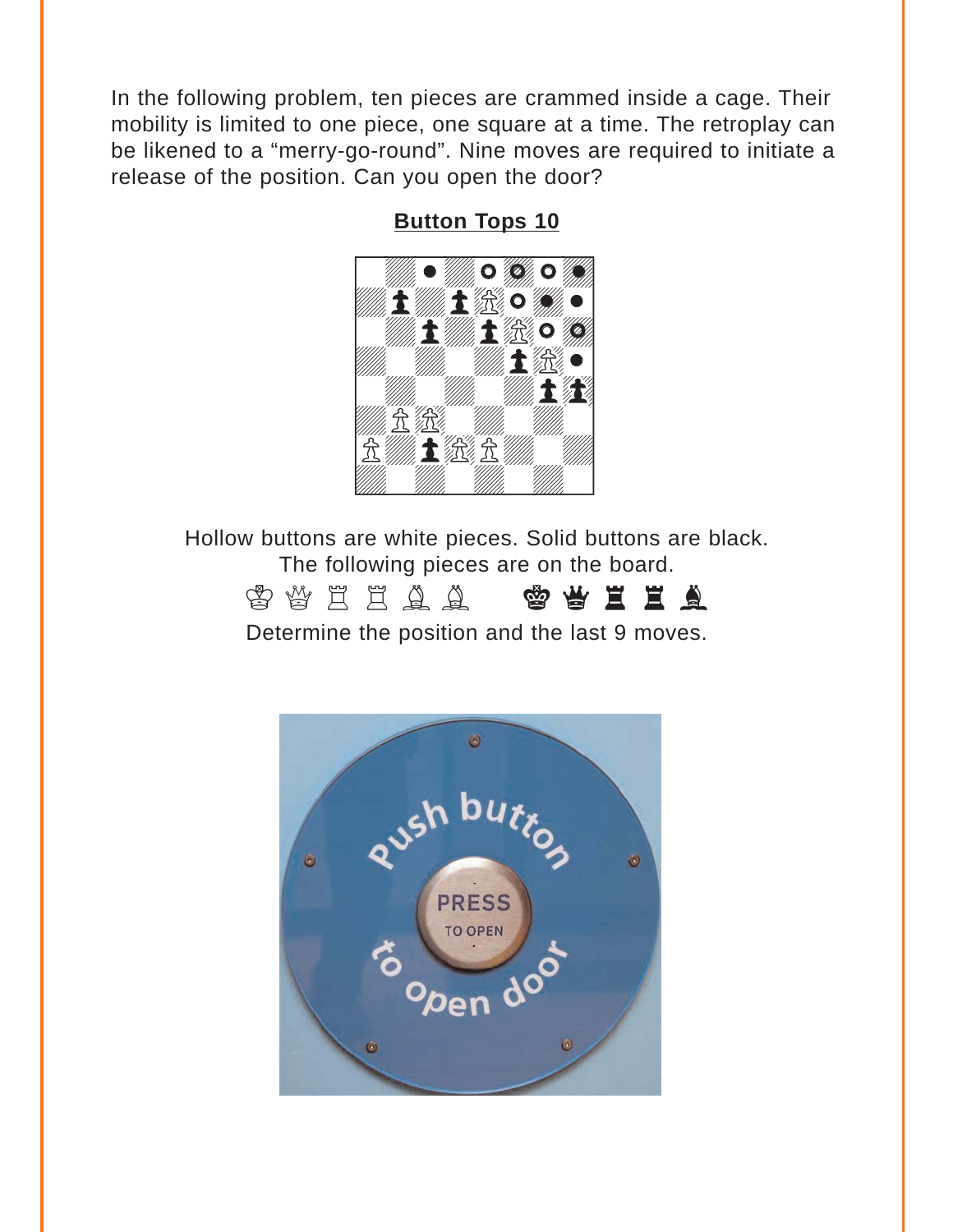<span id="page-10-0"></span>One of the primary goals in retro composition is to maximize the number of last moves that can be determined. The initial version of problem 11 was 11 moves deep. Eventually it grew to a record 23.

The similarity between button problems and chess rebuses is obvious. This particular puzzle is the perfect example. The same position can be presented in either form. The [rebus](#page-37-0) is given on the solution pages.



**[Button Tops 11](#page-32-0)**

Hollow buttons are white pieces. Solid buttons are black. The following pieces are on the board.

李替兰兰鱼名

 $\bullet$   $\bullet$ 

Determine the position and the last 23 moves.

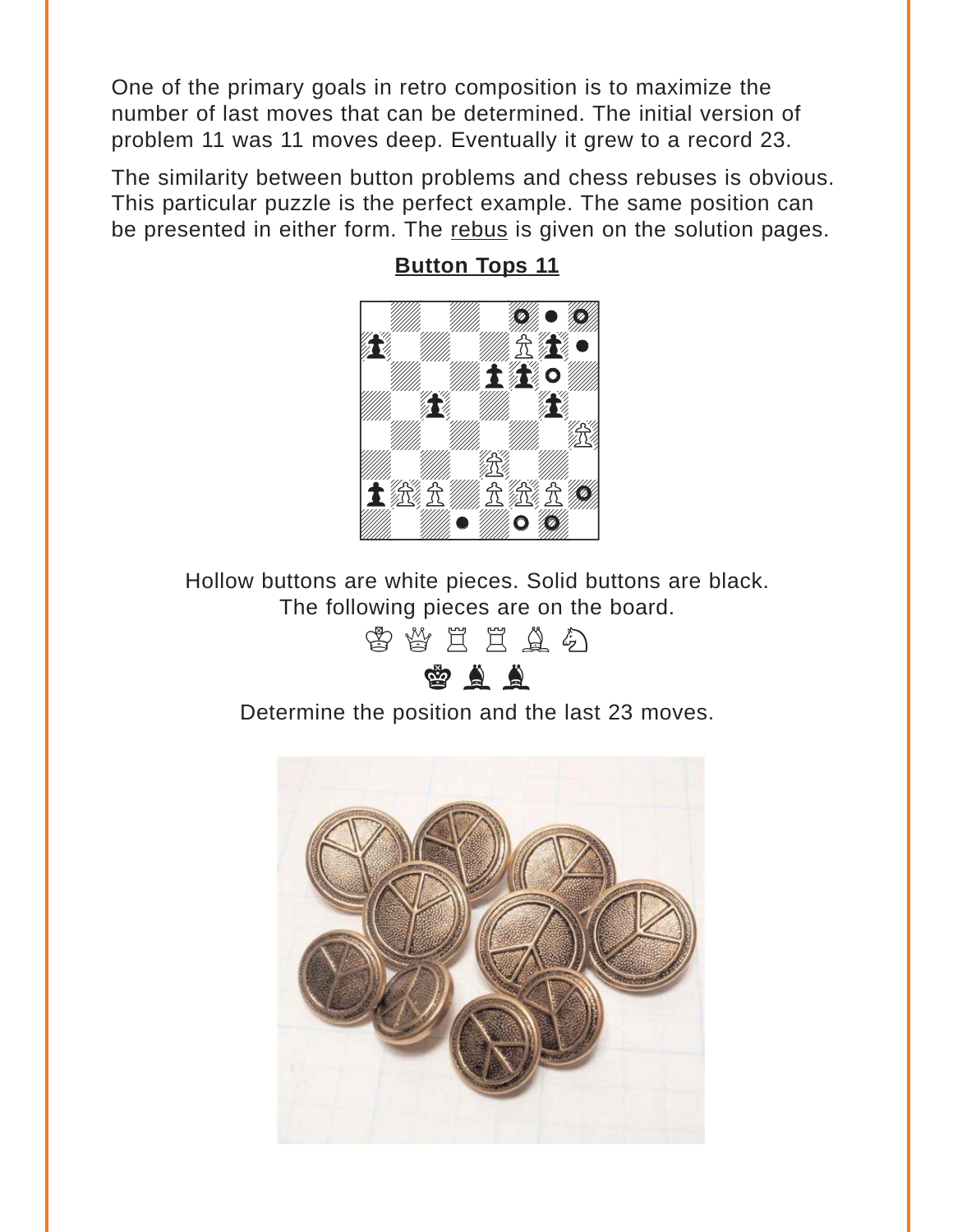<span id="page-11-0"></span>Our article concludes with a blast from the past, co-composed by co-author Andrey and his dear departed friend Andrei Kornilov. In this form of problem, all of the buttons are the same colour. No indication is given for which are white pieces and which are black.

When originally published, X's were used instead of buttons.



#### **[Colouring Buttons](#page-36-0)**

Buttons represent the following pieces.



Determine the position.



*Piece on Earth*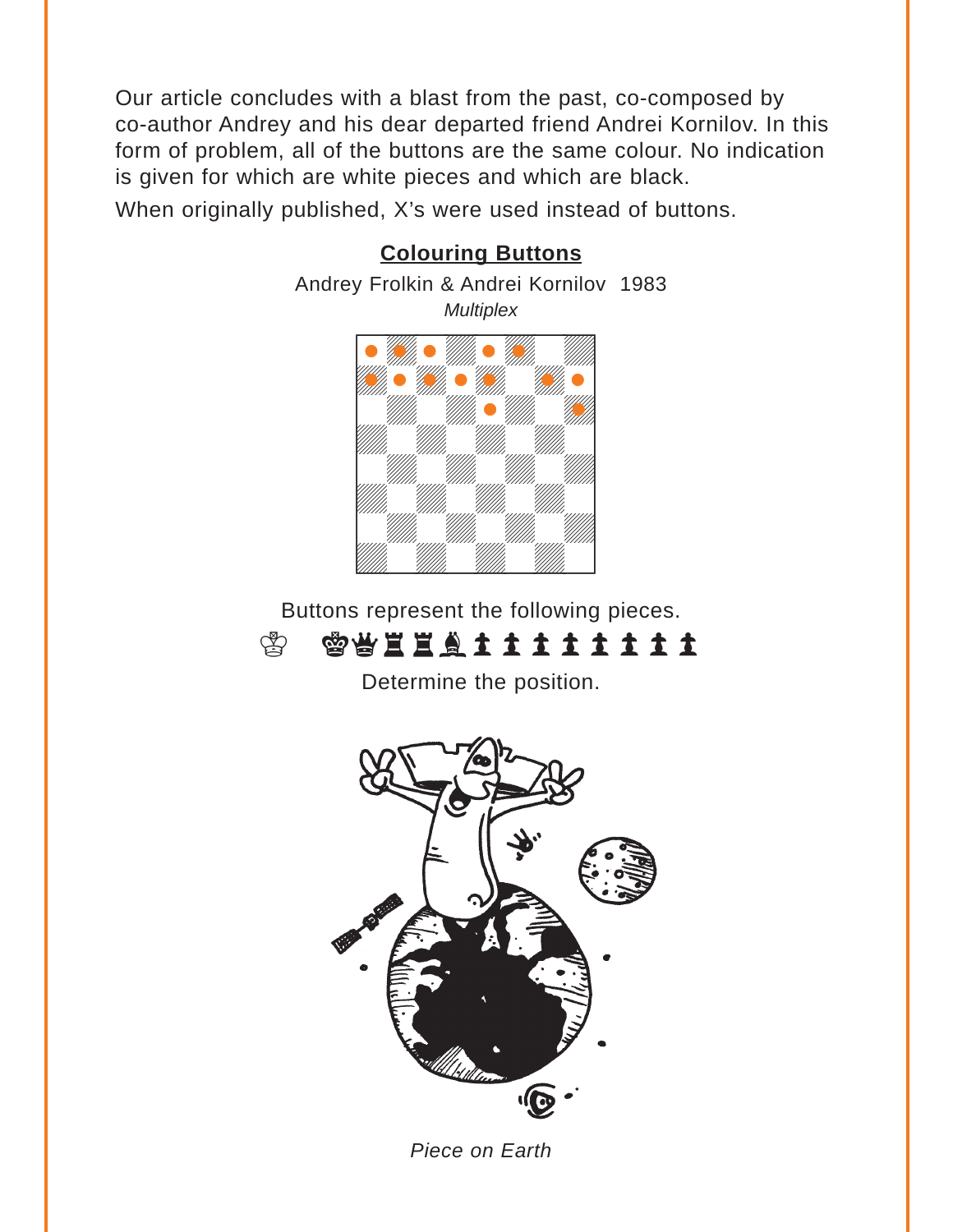## <span id="page-12-0"></span>**SOLUTIONS**

All *button top* problems are joint compositions by Andrey Frolkin and Jeff Coakley, *Puzzling Side of Chess* (2021). Number 2 is also jointly composed by Nina Omelchuk.

**PDF hyperlinks.** You can advance to the solution of any puzzle by clicking on the underlined title above the diagram. To return to the puzzle, click on the title above the solution diagram.

*Archives***.** Past columns are available in the *Puzzling Side* archives.



### **[Button Tops 02](#page-1-0)**



李俊臣三 曾告王王

| $h7 = \overline{2}$            | h7 $\neq$ $\circledS$ | Adjacent to black king.                                             |
|--------------------------------|-----------------------|---------------------------------------------------------------------|
|                                | h7 $\neq \frac{M}{Q}$ | Impossible check to black king.                                     |
| $\ddot{\mathbf{g}}$ = g6 or g8 |                       | $(g7 h6 h8) \neq$ \$ = Impossible check by $\Xi h7$ .               |
| $f7 = \mathbb{Z}$              | f7 $\neq$ $\circledS$ | Adjacent to black king.                                             |
|                                | f7 $\neq \mathcal{Q}$ | Impossible double check (營f7 and                                    |
|                                |                       | either $\Xi$ f8 or $\Xi$ f6).                                       |
| $f6 = \frac{8}{3}$             | $18 \neq \circledS$   | Adjacent to black king (g8) or impossible                           |
|                                |                       | check by $\bigcirc$ g8 or $\Xi$ g8.                                 |
| $gg = \mathbf{F}$              |                       | $\log 6 \neq$ $\otimes$ Adjacent to white king.                     |
| $18 = 8$                       | Check.                | Last move: $1.Q > f8+$ or $1.exf8=Q+$                               |
| $g7 = \Xi$                     |                       | $g7 \neq (\mathbf{\mathcal{L}} \cdot \mathbf{1})$ Impossible check. |
| $h8 = \frac{M}{2}$             | $h8 \neq 1$           | On 8th rank.                                                        |
| $g6 h6 = 1$                    |                       |                                                                     |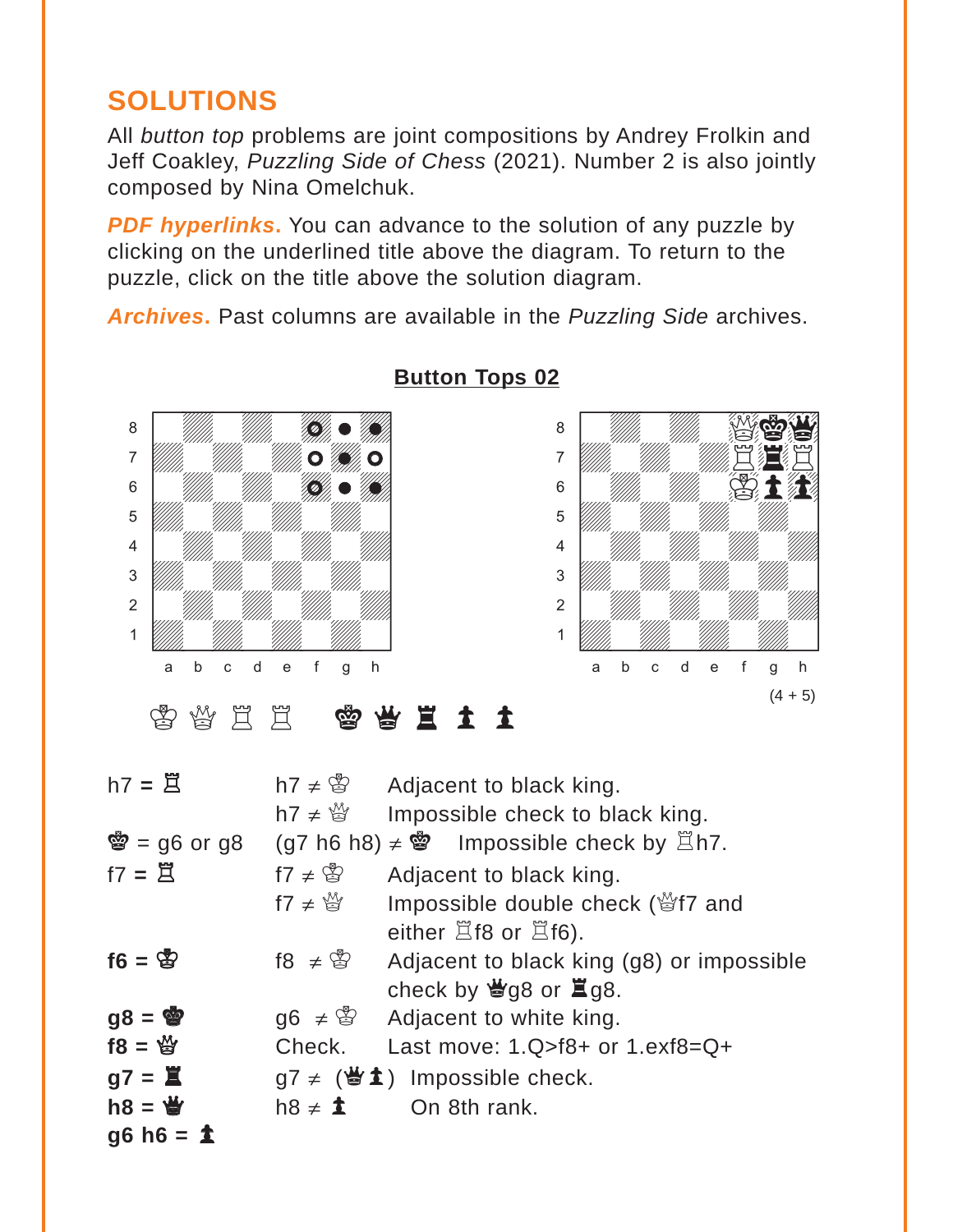<span id="page-13-0"></span>



Regardless of piece assignment, the black king is in check by the white queen or bishop.

| $b4 = \frac{M}{2}$ | $(dd$ g5) $\neq \biguplus$ | Both kings in check.     |
|--------------------|----------------------------|--------------------------|
| $q7 = \circled{3}$ | $(c5 d2) \neq \circledS$   | Both kings in check.     |
| $d4 = \Phi$        | $d4 \neq 2$                | Both kings in check.     |
| $g5 = \mathbf{A}$  |                            |                          |
| $d2 = \mathbf{Q}$  | $d2 \neq \frac{M}{M}$      | Impossible double check. |
| $C5 = \frac{M}{2}$ | Last move: $1.Q>c5+$       |                          |

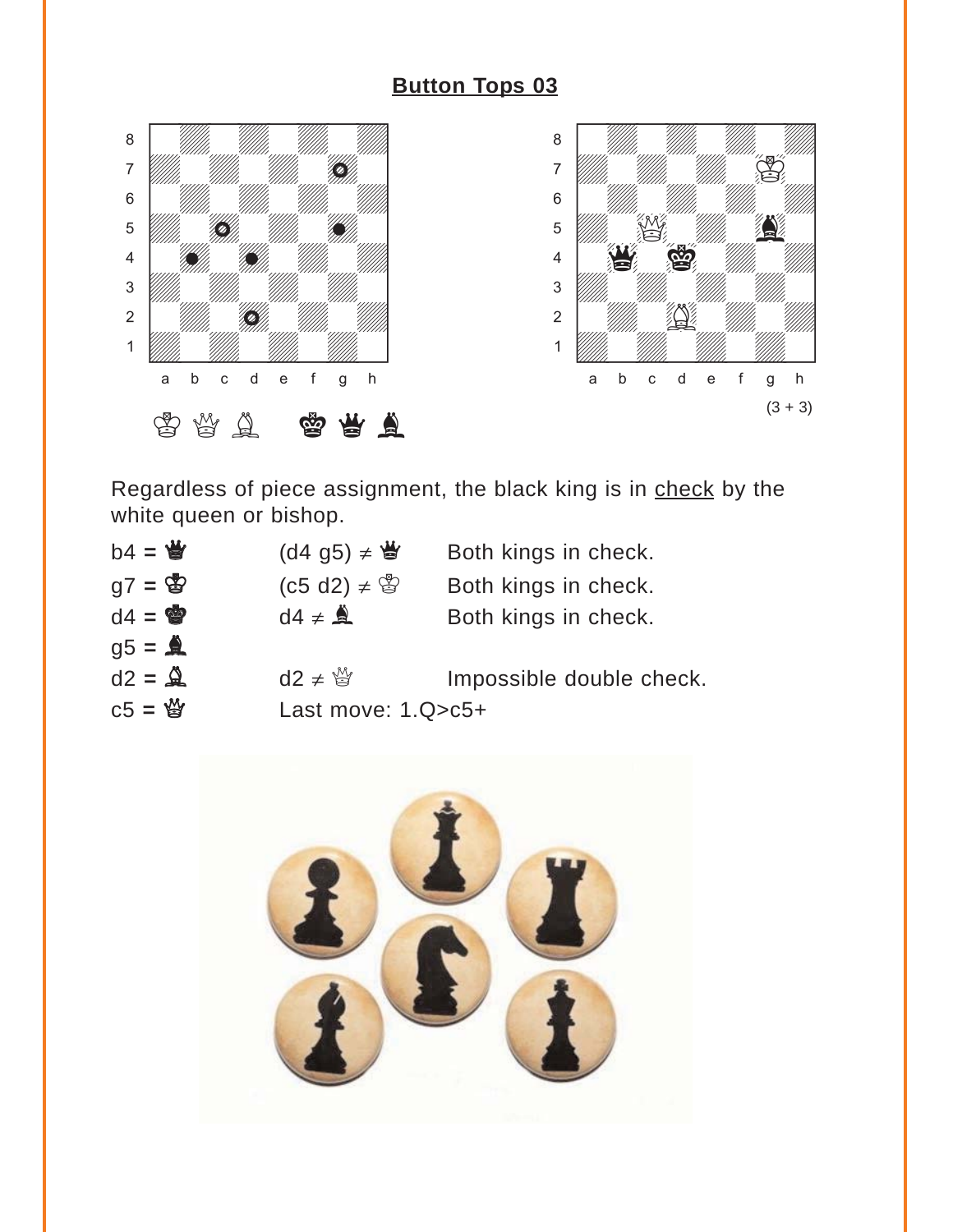<span id="page-14-0"></span>

Regardless of piece assignment, the white king is in check by the black queen.

| $d6 = \frac{d}{d}$  | $C4 \neq \frac{36}{2}$       | Both kings in check.    |
|---------------------|------------------------------|-------------------------|
| $c4 =$              |                              |                         |
| $c3 = \frac{16}{3}$ | (c5 e6 f4) ≠ $\mathbb{S}$    | Both kings in check.    |
| $f4 = \frac{1}{10}$ | $(C5 e6) \neq$ $\circled{3}$ | Adjacent to black king. |
| $e6 = \mathcal{Q}$  | $e6 \neq \Xi$                | Both kings in check.    |
| $c5 = \n\mathbb{Z}$ |                              |                         |

Last move: 1...Q>c4+

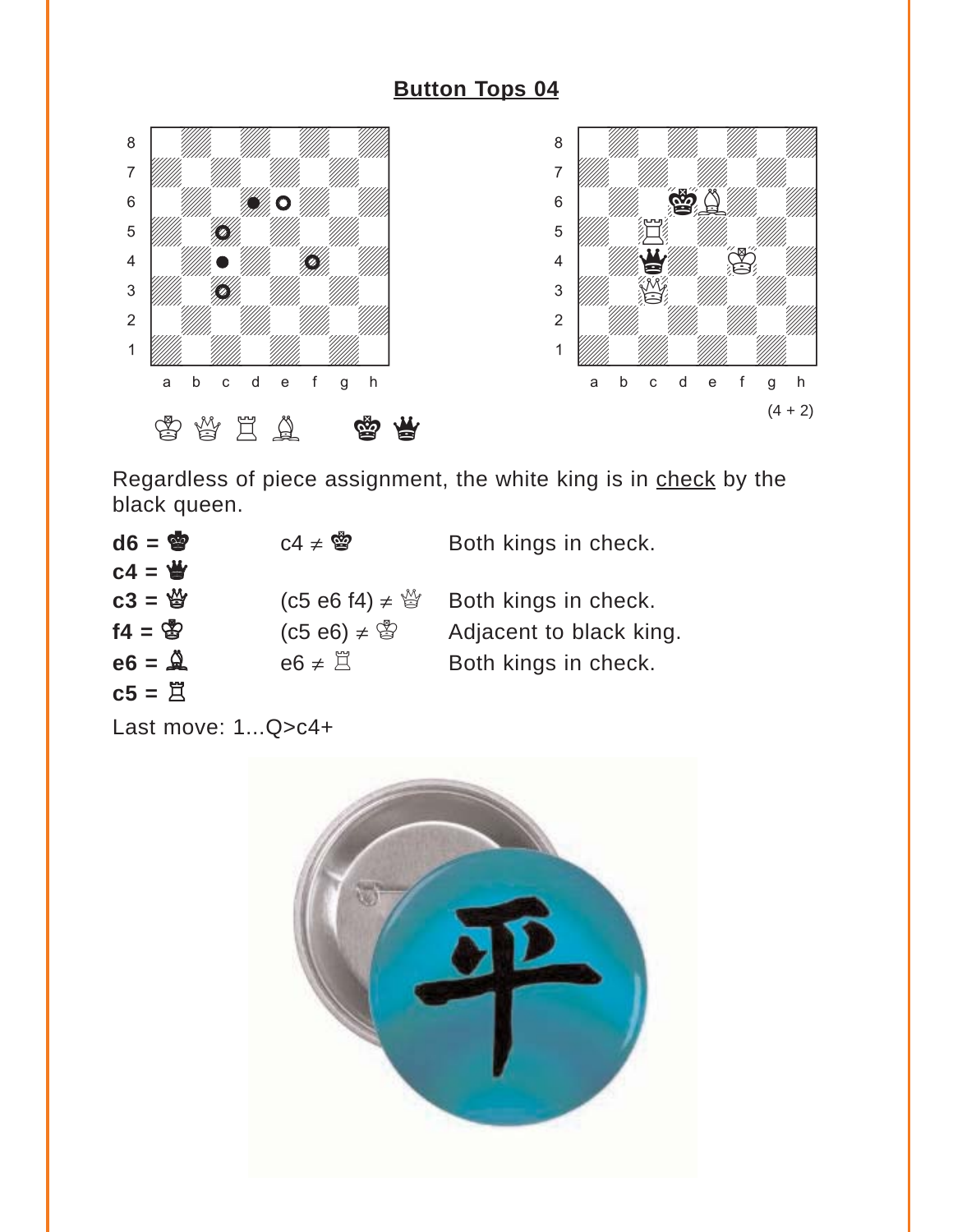<span id="page-15-0"></span>

a6 b7 d7 e7 =  $\triangle$  If any of them is not a pawn, there are 4 black pawns on the fgh-files in an impossible formation.  $f \in \mathcal{L} \otimes$  Impossible check (1e7).

|                     | Impossible check $(4e)$ |
|---------------------|-------------------------|
| $18 \neq \circledS$ | If f8 = $\mathcal{B}$   |

| $IO + \ominus$    | $1110 - 6$                                    |                                         |                                              |  |
|-------------------|-----------------------------------------------|-----------------------------------------|----------------------------------------------|--|
|                   | $gg = \triangle$                              | $98 \neq 22$                            | Adjacent to white king.                      |  |
|                   |                                               | $g8 \neq \Xi$                           | Impossible check.                            |  |
|                   | $f7 = 1$ $f7 \neq$ 曾                          |                                         | Adjacent to white king.                      |  |
|                   |                                               | f7 $\neq$ $\blacksquare$                | Impossible check.                            |  |
|                   |                                               | $f7 \neq \overset{\bullet}{\mathbf{A}}$ | Black's original light-square bishop was     |  |
|                   |                                               |                                         | captured on c8. With 7 pawns, Black          |  |
|                   |                                               |                                         | cannot have 2 light-square bishops.          |  |
|                   | $g7 = \Xi$ $g7 \neq \mathcal{B}$              |                                         | Adjacent to white king.                      |  |
|                   |                                               | $g7 \neq 2$                             | Impossible check.                            |  |
|                   |                                               | $g7 \neq \mathbf{\dot{1}}$              | If $g7 = \pm$ , Black's original dark-square |  |
|                   |                                               |                                         | bishop was captured on f8. In that case,     |  |
|                   |                                               |                                         | Black cannot have two bishops.               |  |
|                   | h7 = $\bullet$ h7 $\neq$ <b>i</b>             |                                         | Impossible bishop on g8.                     |  |
|                   |                                               | $h7 \neq 2$                             | Black cannot have 2 light-square             |  |
|                   | $g7 = 2$                                      |                                         | bishops.                                     |  |
|                   | $g6 h6 = \pm$                                 |                                         |                                              |  |
|                   | The black pieces are in an unreleasable cage. |                                         |                                              |  |
|                   |                                               |                                         |                                              |  |
| $g5 = \circledS$  |                                               |                                         |                                              |  |
| $h6 = \mathbb{Z}$ | $h6 \neq$ 曾                                   |                                         | Adjacent to white king.                      |  |

h6  $\neq$   $\triangle$  **1** Impossible check.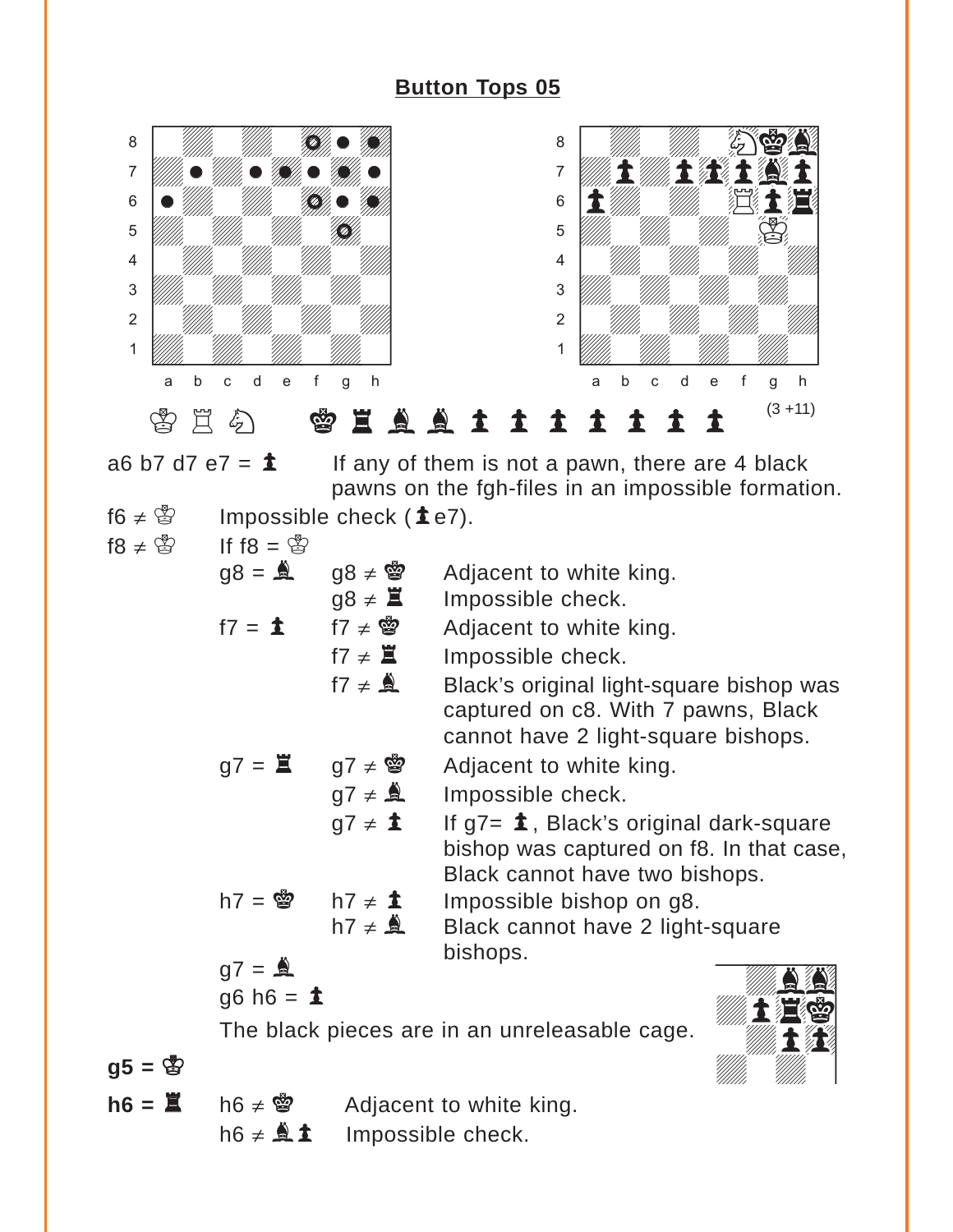$g7 \neq \mathbf{\dot{1}}$  If  $g7 = \mathbf{\dot{1}}$ Black's original bishops were both captured (c8 f8), so with 7 pawns, there cannot be two black bishops. f**7 g6 h7 =**  $\triangle$  Remaining black buttons not on 8th rank.  $g8 = \dot{a}$  g8  $\neq$  **A** Impossible with pawns on f7 and h7. **g7 h8 =** b  $f8 = \bigotimes$  If  $f8 = \Xi$  Check.  $f6 = \textcircled{2}$  Impossible double check. with the set of the set of the set of the set of the set of the set of the set of the set of the set of the set of the set of the set of the set of the set of the set of the set of the set of the set of the set of the set  $\begin{picture}(40,40) \put(0,0){\line(1,0){10}} \put(15,0){\line(1,0){10}} \put(15,0){\line(1,0){10}} \put(15,0){\line(1,0){10}} \put(15,0){\line(1,0){10}} \put(15,0){\line(1,0){10}} \put(15,0){\line(1,0){10}} \put(15,0){\line(1,0){10}} \put(15,0){\line(1,0){10}} \put(15,0){\line(1,0){10}} \put(15,0){\line(1,0){10}} \put(15,0){\line(1$  $\mathcal{A}$  and  $\mathbf{A}$  and  $\mathbf{A}$  and  $\mathbf{A}$  and  $\mathbf{A}$  $\mathbf{S}$  is the contribution of  $\mathbf{E}$  $\mathcal{L}$ 4 William William William William 3 William William William Company and the Company of the William Company of the Company of The Company of the Company of the Company of the Company of the Company of the Company of the Company of the Company of the Company 2 | *William William William William William William William William William William William William William William William William William William William William William William William William William William William W* 1 *Uddy William William William Company William William Company William Company* a b c d e f g h **1944 - Here**  $\bullet$  that  $\bullet$  $\mathcal{D}_{\ell}$   $\bullet$ EAAA11

 $f6 = \mathbb{E}$ 

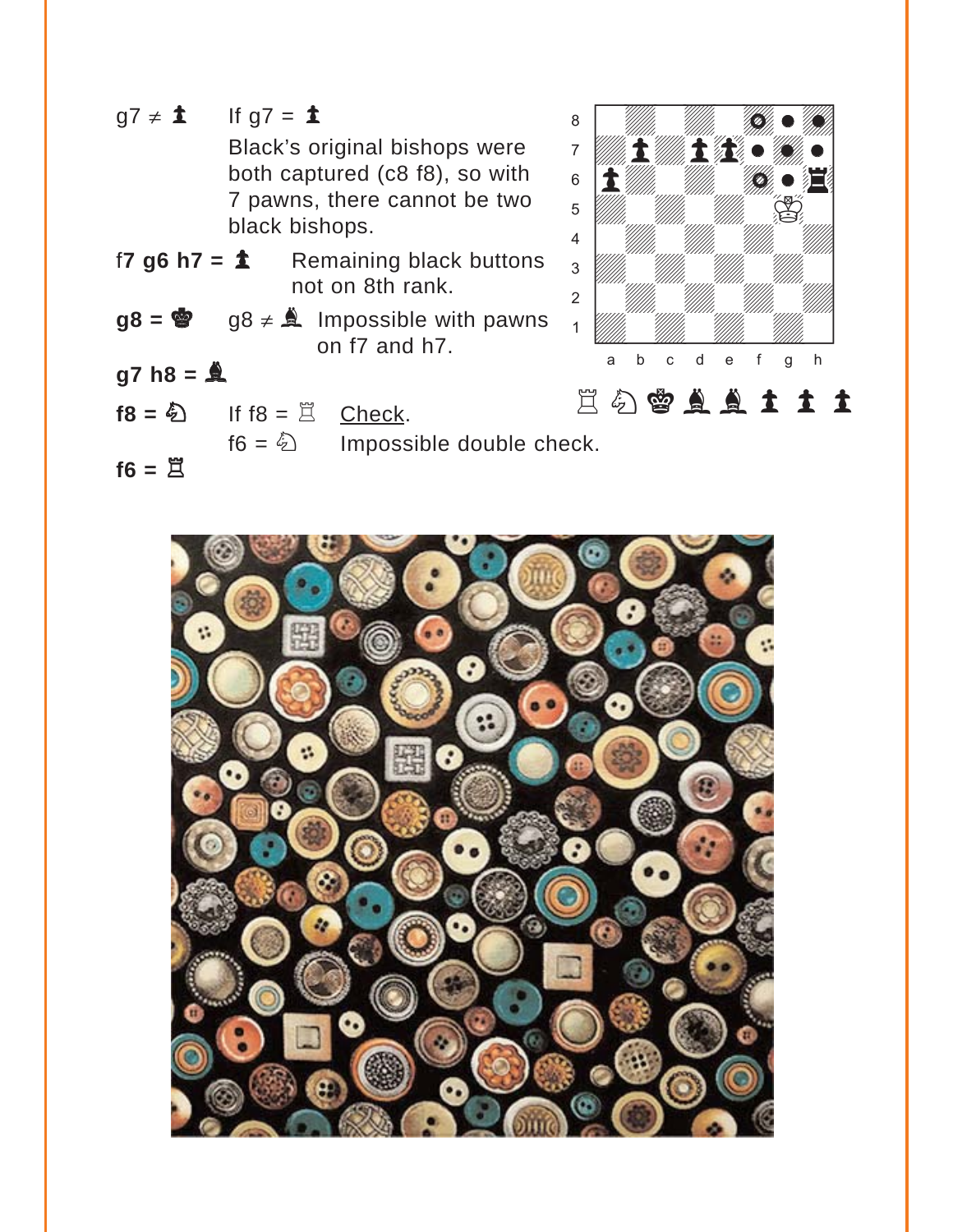<span id="page-17-0"></span>![](_page_17_Picture_1.jpeg)

There are 14 buttons not on the 1st or 8th ranks and 14 pawns to add. So the assignment of pawns is easy as pie. See diagram below.

The white pawn on a7 made 5 captures from f2, all on dark squares. That accounts for all 5 missing black pieces.

White has two queens. The white g-pawn promoted to queen on g8.

The black pawn on a2 made 5 captures from f7, all on light squares. The black pawn on h6 captured from g7. The piece taken on h6 was necessarily the white h-pawn. That accounts for all 6 missing white pieces.

![](_page_17_Picture_6.jpeg)

The balance is closed. No other captures are possible in the retroplay.

- b1 = **A** Since all of the captures by the white a-pawn were on dark squares, the black light-square bishop is on the board. The only light-square button is b1.
- $a1 = \circledcirc$  b8  $\neq \circledcirc$  If b8=  $\circledcirc$  Impossible check by  $\mathbb{\hat{A}}$ a7.  $b8 = 20$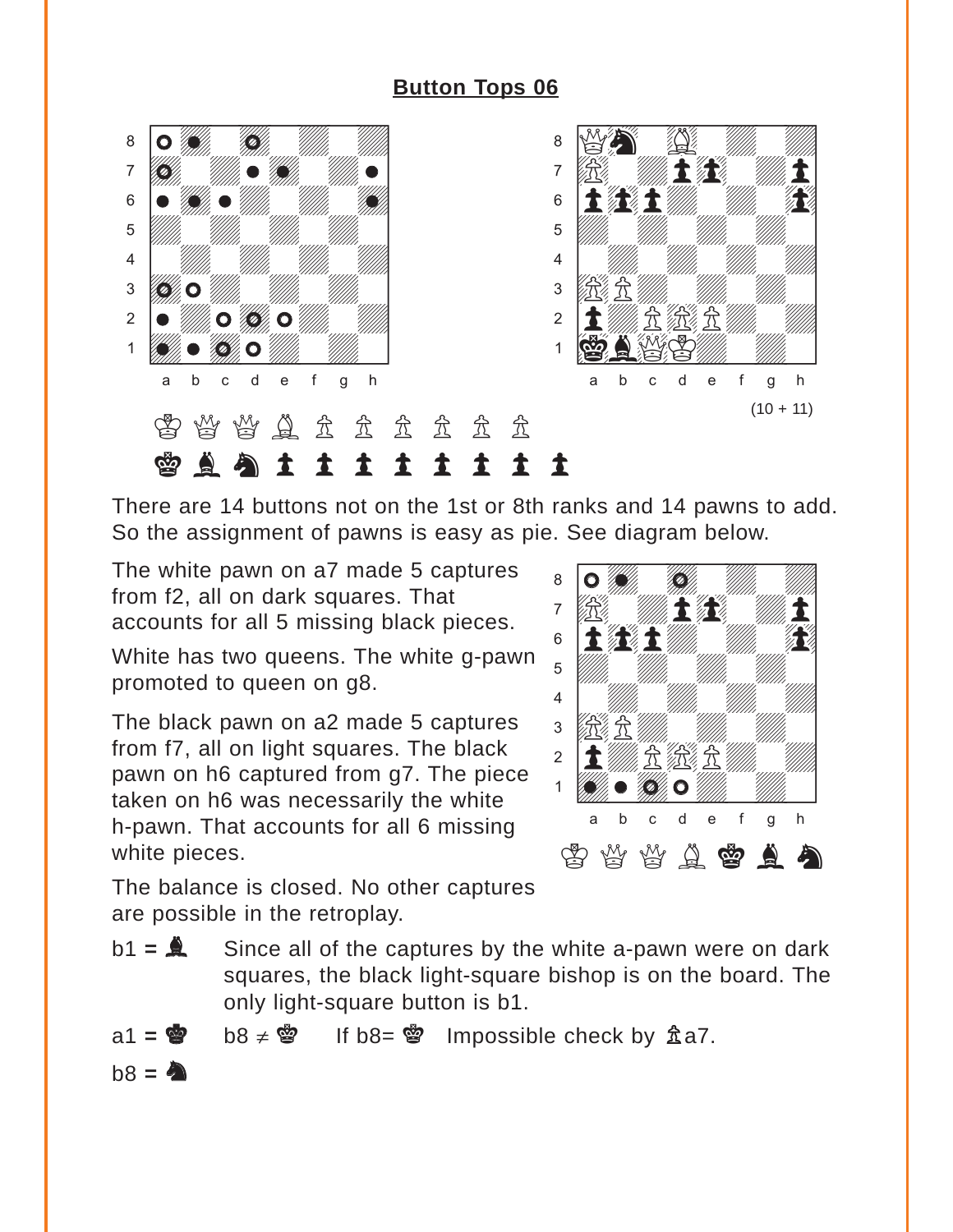One piece captured by the black a-pawn was a light-square bishop, so White has a dark-square bishop on the board.

$$
c1 \neq \mathcal{Q} \qquad \text{If } c1 = \mathcal{Q}
$$

There is an impossible cluster in the lower left corner. Try as you might, you can't get the pieces into this position.

![](_page_18_Picture_3.jpeg)

![](_page_18_Picture_4.jpeg)

**d8 =** B Only other dark-square button.  $O_{\text{rel}}$  at a set of

 $a8 \neq \mathcal{B}$  The black pawn on b6 did not advance from b7 until after the white pawn captured on a7. At that point, the black a-pawn was on a6 and the black bishop was still on c8. That means the black rook that started on a8 never escaped the corner. Thus, it was the piece captured on a7. It also means that the black c-pawn was still on c7. Otherwise the black bishop could not escape. So, at the moment the rook was taken, the corner looked like this:<br>
————————————————————

![](_page_18_Picture_8.jpeg)

The white king had no way to reach a8 or b8 before this. Now Black must play ...b6 and bring the bishop out prior to playing ...c6. The position before ...c6 (and after ...gxh6) would look like this:<br>————————————————————

![](_page_18_Picture_10.jpeg)

It is impossible for the white king to reach the 8th rank. And the advance ...c7-c6 will not open any doors for him.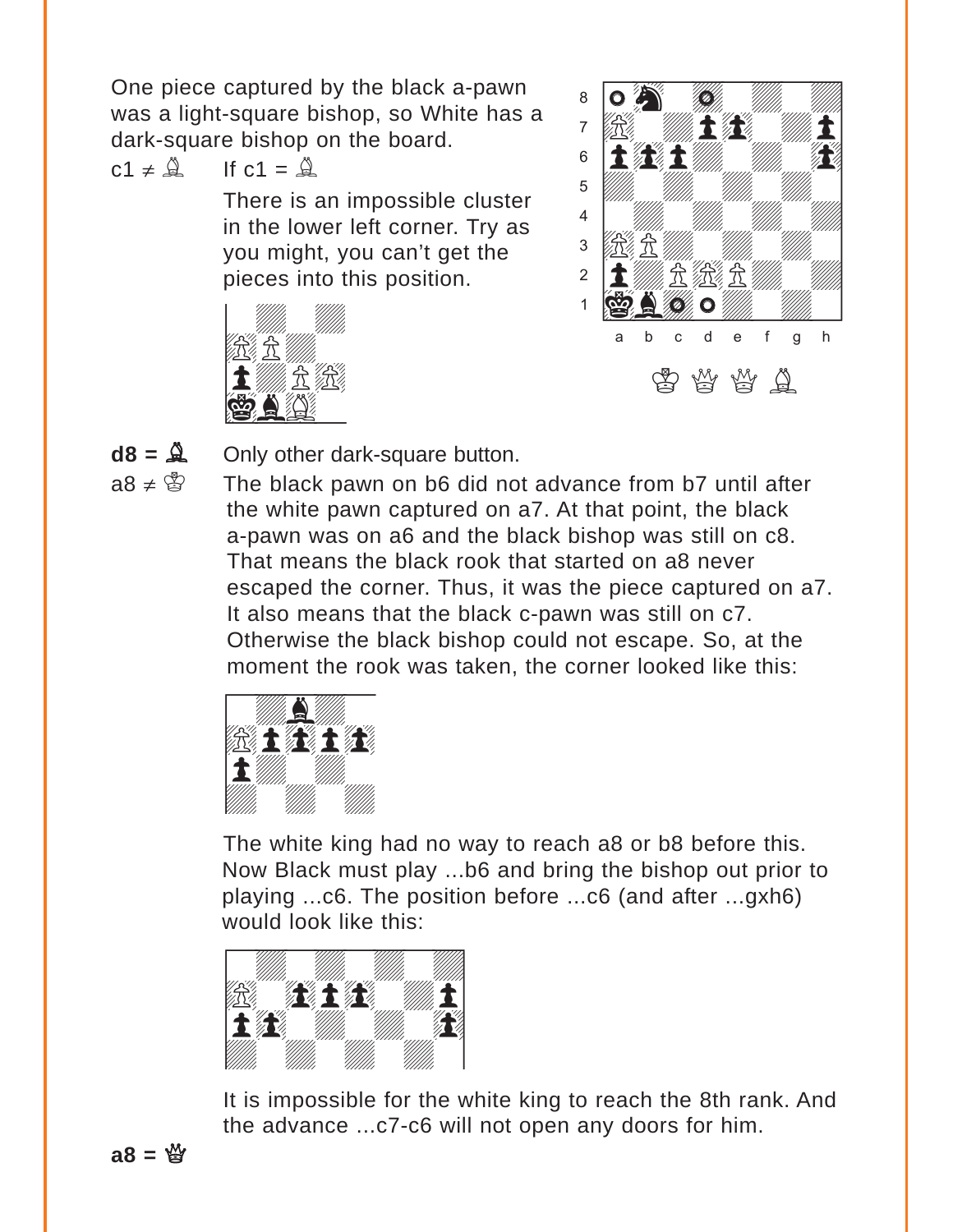Time now to consider the last moves.

Black played ...b6 and ...gxh6 long ago to let the bishops out from c8 and f8. Black played ...c6 earlier to let the white bishop reach d8. The last move was not ...Kb2-a1 because the king on b2 would either be next to the white king or in an impossible check by the white queen, depending on which piece is on c1.

So the last move was by White. And it had to be a move that gives Black a legal move on the previous turn. That is only possible with the following piece assignment.

 $c1 = \frac{10}{3}$  $d1 = \Phi$ 

The previous moves, in reverse order, were: -1.Ke1-d1 Kb2-a1 -2.Qd1-c1+ Ka1-b2.

Or in forward notation from this diagram: 1...Ka1-b2 2.Qd1-c1+ Kb2-a1 3.Ke1-d1.

![](_page_19_Picture_6.jpeg)

![](_page_19_Picture_7.jpeg)

![](_page_19_Picture_8.jpeg)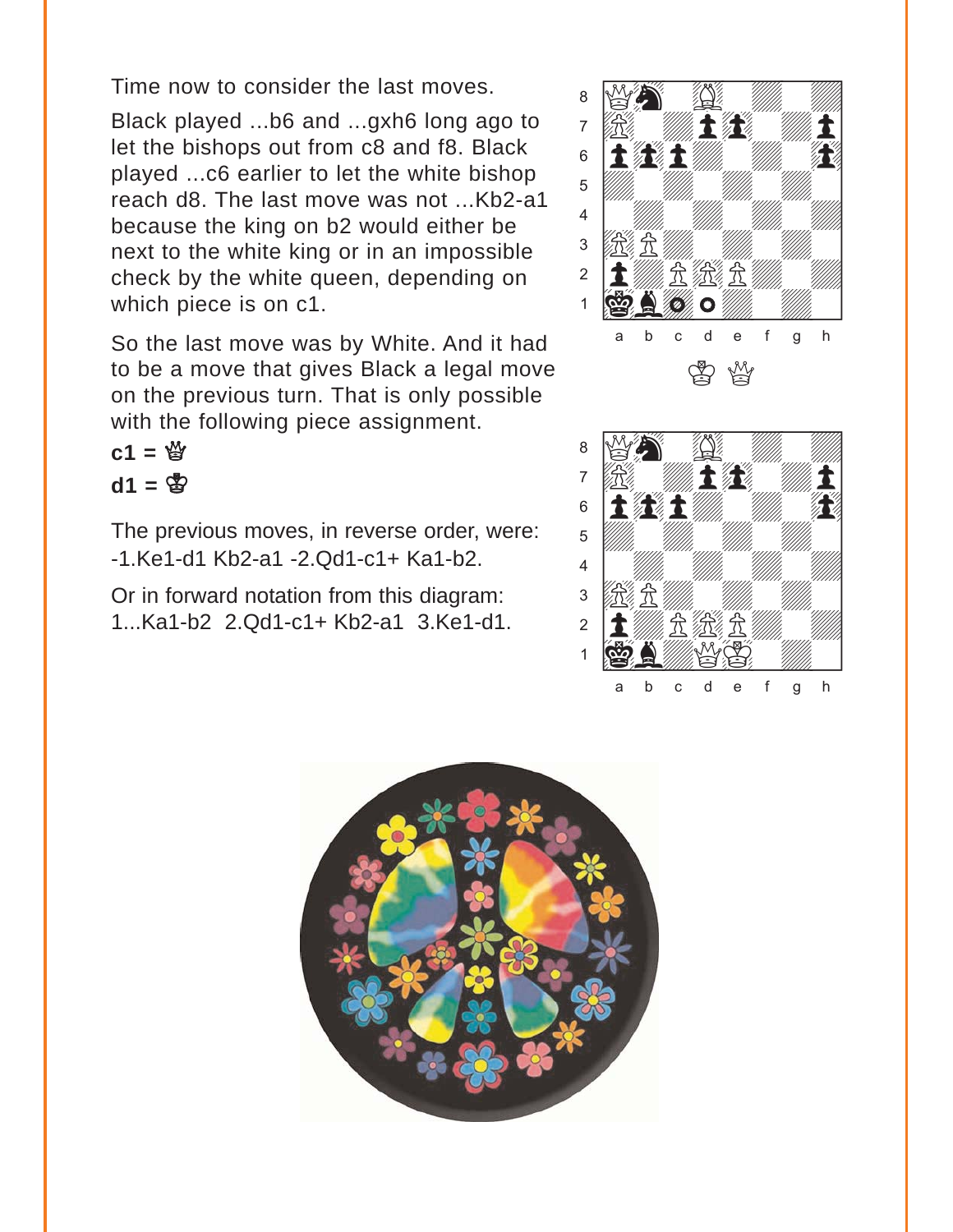<span id="page-20-0"></span>![](_page_20_Picture_1.jpeg)

Both sides have 8 pawns. There are no promoted pieces, so the bishops for each side must be on opposite-colour squares.

 $d8 = \mathbf{A}$  Only black button on a dark square.

(d1 f1)  $\neq$   $\otimes$  The black king cannot be on the 1st rank, inside the white wall of pawns.

At least one of the black pieces on d1 and f1 is a rook. The only way that a black rook could escape from behind the black pawns and reach the 1st rank is if there were cross-captures by both sides. White played dxe3 and exd3. Black played ...dxe6 and ...exd6.

*RB exclusion*. The cross-capture of pawns on d6 and e6 does not allow both black rooks and both black bishops to escape from behind the wall of pawns. Two bishops and one rook can escape. Or two rooks and one bishop can escape. But not all four. In the case where two rooks escape, one bishop was necessarily captured on its original square. The same principle applies to White and the cross-captures on d3 and e3.

One of the black pieces on d1 and f1 is a bishop. If both are rooks, then Black cannot have a light-square bishop on the board. The dark-square bishop on d8 is free to escape from behind the black wall. If both black rooks escaped, then Black's light-square bishop had to be captured earlier on c8.

**c8 =**  $\Xi$  Since both black bishops have escaped, one rook did not escape and must still be inside the wall of pawns.

![](_page_20_Picture_10.jpeg)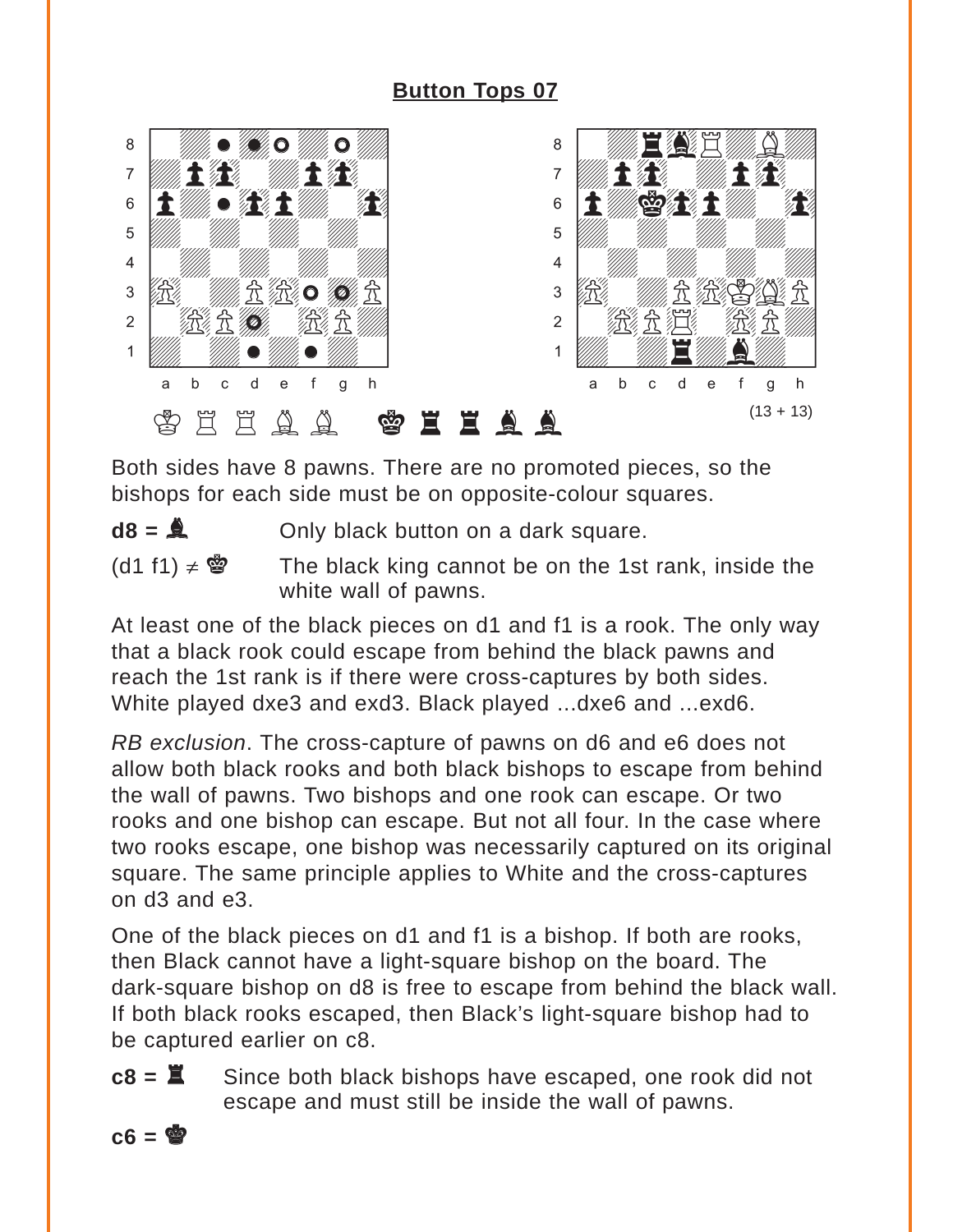The assignment of white pieces is also based on RB exclusion.

 $(e8 g8) \neq$   $\circled{2}$  The white king cannot be on the 8th rank, inside the black wall of pawns.

## $d2 = \overline{R}$

White has 2 rooks and 2 bishops on the board. This is only possible if one white rook is still inside the wall of pawns.

- **g3 =** B Only remaining white button on a dark square.
- $f3 = \frac{4}{3}$

 $f1 = \frac{A}{2}$ 

|          | $e8 = \Xi$ If $e8 = \hat{\Delta}$ Impossible check. |
|----------|-----------------------------------------------------|
| $98 = 4$ |                                                     |

 $d1 = \mathbf{X}$  If  $d1 = \mathbf{A}$  Impossible check.

![](_page_21_Picture_8.jpeg)

![](_page_21_Picture_9.jpeg)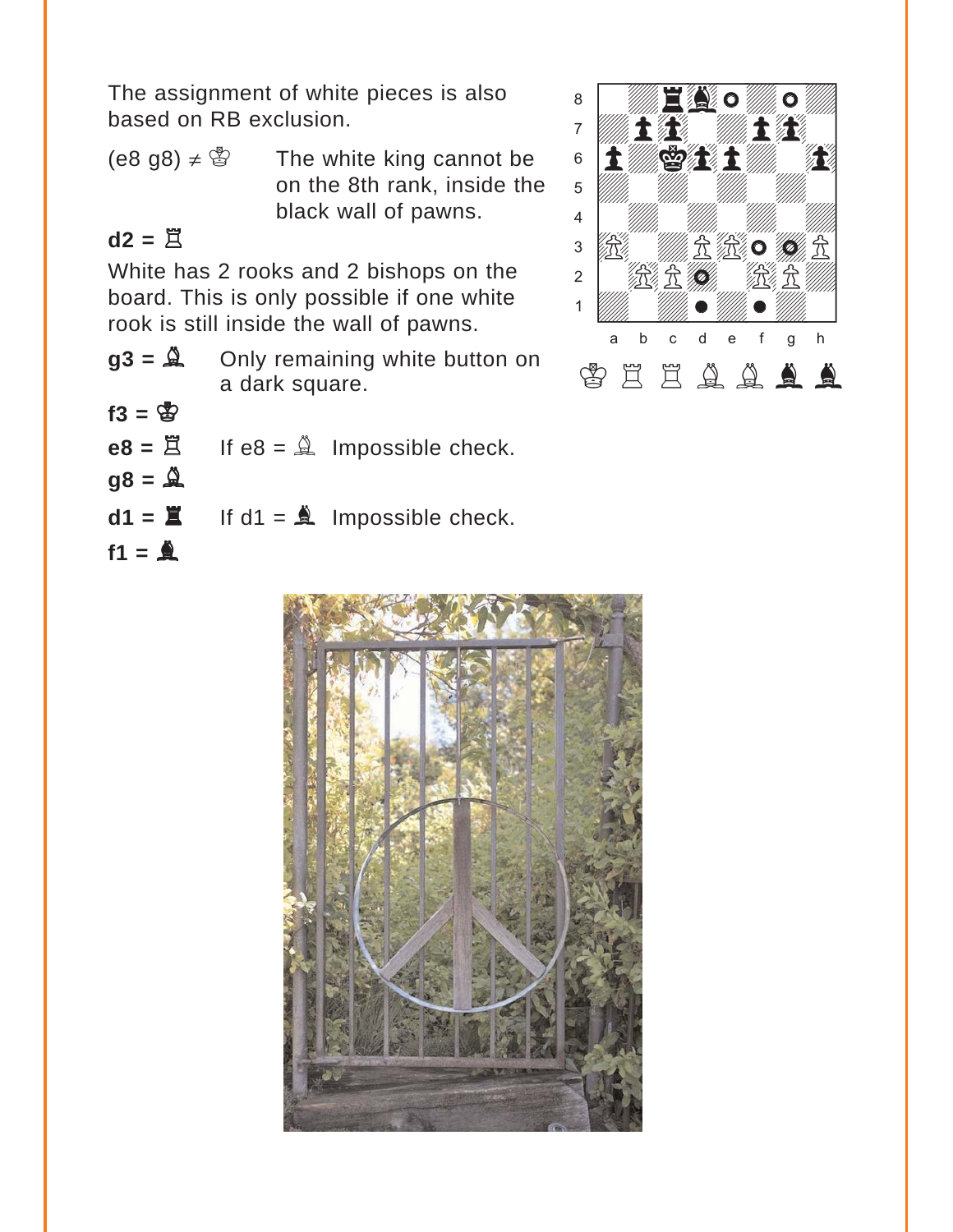<span id="page-22-0"></span>![](_page_22_Picture_1.jpeg)

White has 8 pawns. Black has 7 pawns. The missing black pawn is from the f-file. The 3 missing white pieces (QNN) were captured by pawns on the b-file and h-file. No other captures by Black are possible, so the black f-pawn never promoted. There cannot be any promoted pieces, therefore the bishops for each side must be on opposite-colour squares.

 $c8 = 2$  Otherwise the light-square bishop was captured on  $c8$ .

**d1 =**  $\mathbf{X}$  d1 ≠  $\mathbf{Y}$  Black's king cannot be behind the white pawns. d1  $\neq$   $\triangle$  Black cannot have two light-square bishops.

As in the previous problem, *RB exclusion* is a factor in determining piece assignment. At least one white rook escaped from behind the white pawns, so there was a cross-capture of pawns on d3 and e3. The only way that White can have two rooks and two bishops on the board is if one rook is still inside the wall.

| $g1 = \overline{\Xi}$ | Only white button behind the white pawns. |  |
|-----------------------|-------------------------------------------|--|
|-----------------------|-------------------------------------------|--|

(d8 g8)  $\neq$   $\circled{2}$  The white king cannot be on the 8th rank. The black pawns prevent him from even reaching the 6th rank.

| $a4 \neq \mathcal{B}$ | If $a4 = \circledS$     | Check by black pawn on b5.                           |
|-----------------------|-------------------------|------------------------------------------------------|
|                       | $gg = \mathbb{Q}$       | Only remaining light-square button.                  |
|                       | $f7 \neq \n\circledast$ | Impossible check by bishop (g8).                     |
|                       | $C3 \neq \mathbf{S}$    | Impossible check by pawn (b2).                       |
|                       | $C7 \neq \n\mathbf{S}$  | If $c7 =$                                            |
|                       |                         | $\hat{\mathbb{A}}$ = (g3 or d8) Both kings in check. |
|                       | 曾 = $\varnothing$ ?     | No button can be the black king.                     |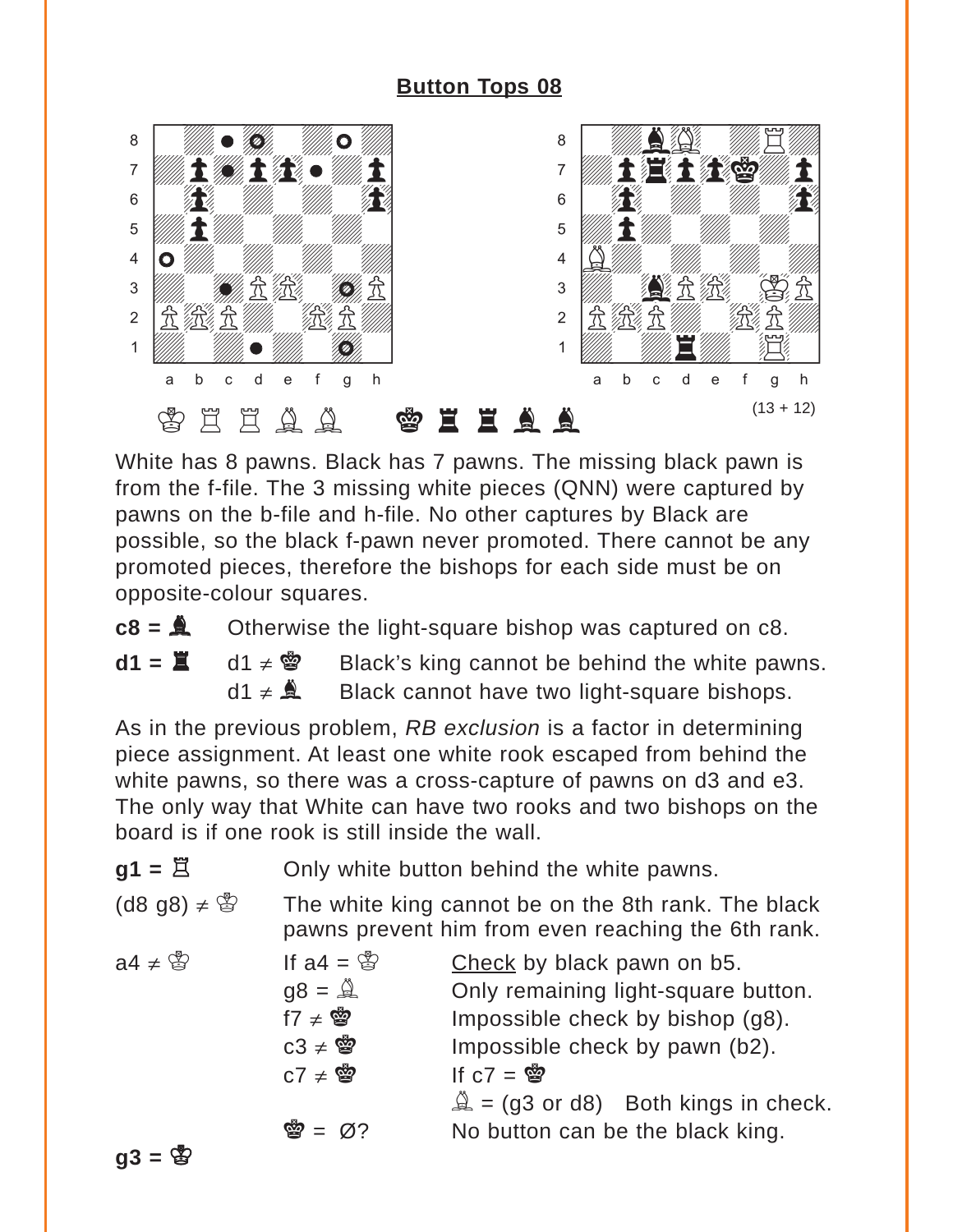![](_page_23_Picture_0.jpeg)

- $d8 = \mathbf{A}$  Only remaining white button on a dark square.
- $f7 = \circledast$  c7  $\neq \circledast$  Impossible check (d8).

c3  $\neq$  \$ Impossible check (b2).

- $g8 = \overline{2}$  g8  $\neq \hat{4}$  Impossible check (g8).
- $a4 = \overset{8}{\oplus}$
- $c7 = \mathbb{Z}$   $c7 \neq \mathbb{A}$  Impossible check (c7). The last move could not be the capture ...Bb8xc7+ because all missing white pieces were taken by black pawns. No discovered check was possible either.
- $c3 = \stackrel{\triangle}{\triangle}$

![](_page_23_Picture_8.jpeg)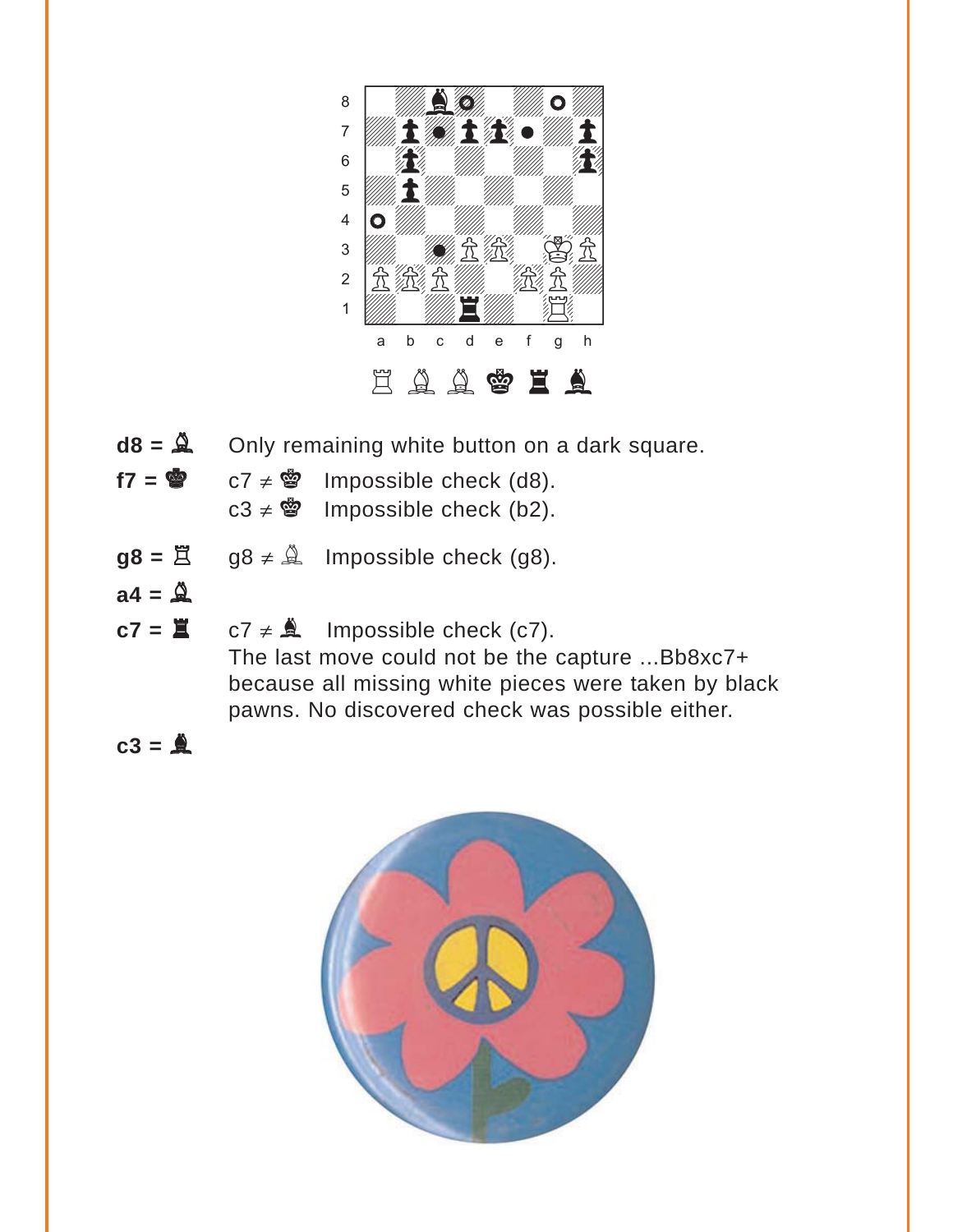<span id="page-24-0"></span>![](_page_24_Picture_1.jpeg)

There are 16 white pieces on the board. So Black made no captures. The white pawn formation required 6 captures. That accounts for the 6 missing black pieces. No captures were made by white officers.

The black g-pawn could not be captured by a white pawn and was necessarily promoted to a piece on the dark square g1. It did not become a light-square bishop. Therefore Black can only have one light-square bishop.

| d7 = 曾 | $a7 \neq \ddot{a}$ Two light-square bishops on a8 and d7. |
|--------|-----------------------------------------------------------|
|        | $a8 \neq \ddot{a}$ Impossible check by the pawn on b7.    |

## $a7 \ a8 = \frac{b}{b}$

 $\mathbb{S} =$  (a4 b1 b2 c3) (c8 d8)  $\neq$   $\mathbb{S}$  Adjacent to black king.  $b8 \neq \mathcal{B}$  Impossible check (a7). c5  $\neq$  \form{B}</sub> 8 Impossible checks (b6 d6).

![](_page_24_Picture_8.jpeg)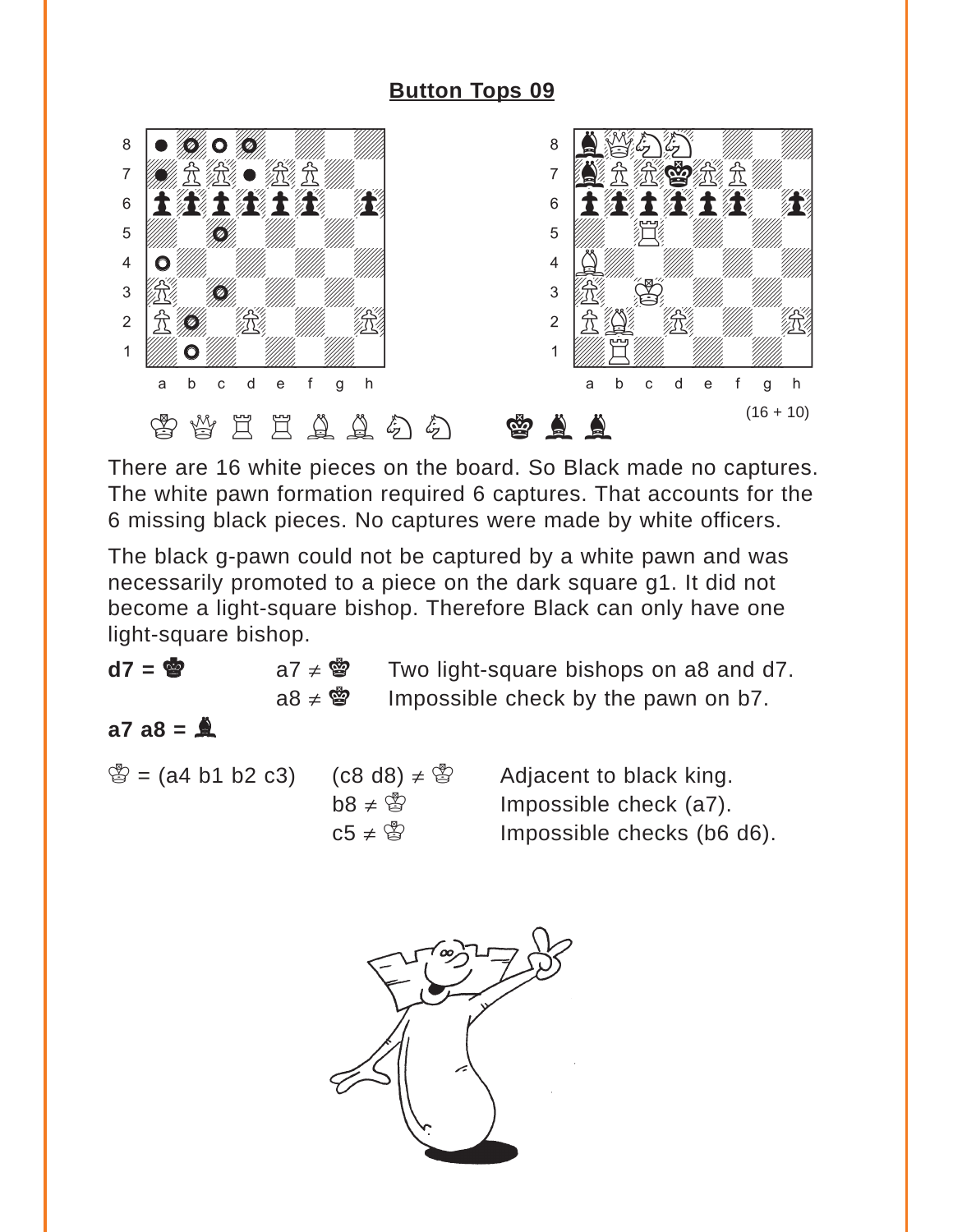The next step in our investigation is to consider the moves that led to this position.

The black g-pawn is the key to unravelling the mystery. It must be on g7 before White retracts g6xf7. Otherwise the black g-pawn never promoted. And it did promote.

The h6-pawn is the only black piece with "reverse mobility". It can retract once (to h7) before Black runs out of moves to retract, resulting in *retrostalemate* (an illegal position in which no last move is possible). For example, if  $b1 = \mathcal{B}$ , -1.Kc1-b1? h7-h6 -2.Kd1-c1.

![](_page_25_Picture_3.jpeg)

To avoid retrostalemate, White must uncapture a piece. This must be done by a pawn, so the only option is b2xa3. However, before b2xa3 is retracted, the white dark-square bishop must return to c1. Otherwise the pawns at b2 and d2 would mean that the bishop was taken on c1 and is no longer on the board. And if the bishop is on c1, then a white rook must be on a1 or b1 because it could not escape the corner until after b2xa3. The only way to arrange the uncapture in time is with the following piece assignment.

 $b2 = \mathbf{Q}$ 

$$
b1 = \mathbb{Z}
$$

 $a4 = \mathbb{R}$  c8  $\neq \mathbb{R}$  Impossible check.

The only remaining white button on a light square is a4.

 $c3 = \frac{8}{3}$ 

The last moves were -1.Bc1-b2 h7-h6 -2.b2xNa3.

For the position before these moves, see diagram next page.

The black piece captured on a3 had to be a knight. It was not a queen or rook because White would be in an impossible check. It was not a bishop because Black would not have a move on the previous turn. The bishop could not have moved from b4 because it would be checking the white king.

The position then unwinds with the black knight going to g1 where it unpromotes to a pawn. The pawn then backsteps to g7, allowing White to retract g6xf7. And so on.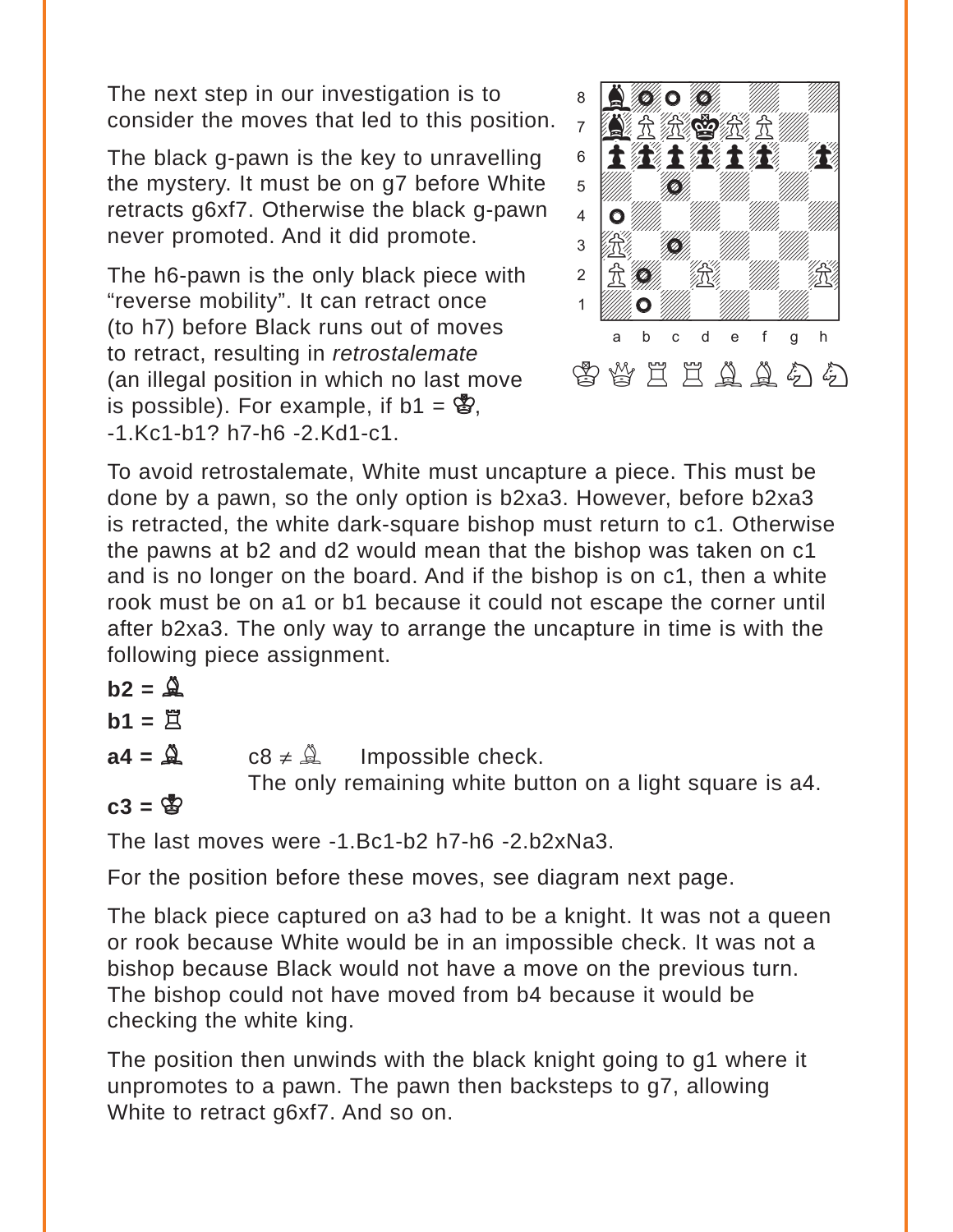![](_page_26_Picture_0.jpeg)

In case you're more comfortable with forward notation, the moves from this diagram were 1.bxa3 h6 2.Bb2.

 $b8 \neq \&$  Impossible check.

c5  $\neq \hat{\mathbb{Q}}$  Check. White would have to retract the knight and the uncapture on a3 could not happen in time.

## $c8$  d8 =  $\&$

The white knights cannot retract until after the black g-pawn is back on g7 and White uncaptures g6xf7. At that point, the black pawn formation precludes the possibility of a white rook being on the 8th rank.

$$
b8 = \overset{\omega_0}{\boxtimes}
$$

$$
c5 = \overset{\omega_0}{\boxtimes}
$$

![](_page_26_Picture_7.jpeg)

*The Puzzling Side of Peace*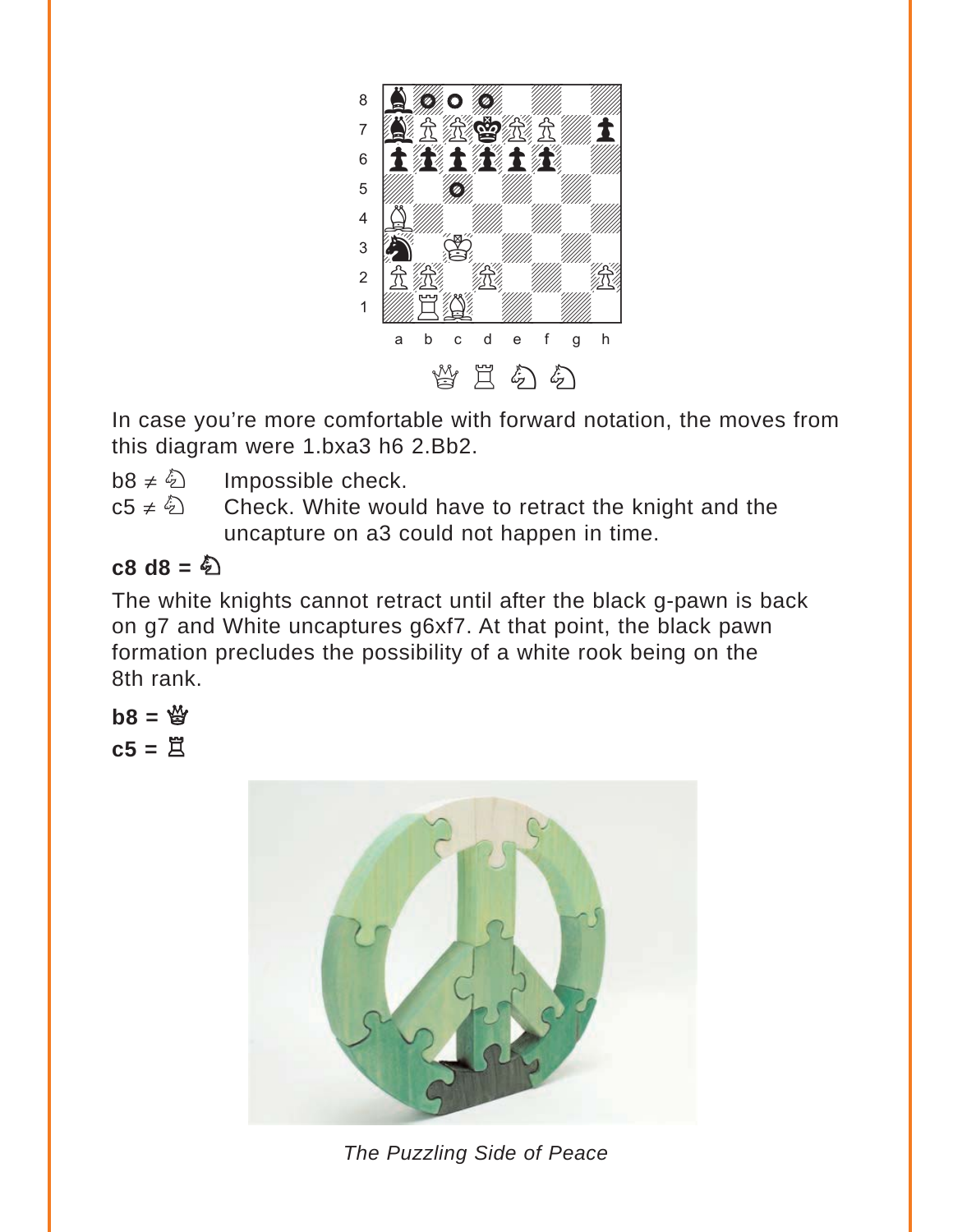#### **[Button Tops 09b](#page-8-0)**

*May 2021*

![](_page_27_Picture_2.jpeg)

![](_page_27_Picture_3.jpeg)

These pieces are on the board: 雷營 E E Q Q Q Q **@ 当 A** 

*In this version of the problem, added to the column in May 2021, Black has a bishop and a queen instead of two bishops. The last 8 moves are determined.* 

*As before, the 6 missing black pieces were necessarily captured by white pawns.* 

*The missing black h-pawn must unpromote on h1 and retract to h7 before White can release things with -h6xg7. Furthermore, White cannot uncapture by -g6xf7 until the black g-pawn has retracted to g7.*

 $d7 =$  $\otimes$  **b**8 e8  $\neq$  $\otimes$  *Impossible pawn checks.*  $b8 =$  $b8 \neq 2$ *A bishop could not retract from b8 until after -...d7-d6 and -d6xc7 are retracted. Before -...d7-d6 is retracted, the black light-square bishop must be on c8. In that case, it is impossible for a black rook to retract to a8.*

### $e8 = \triangle$

*As in the original problem, White must uncapture a promoted knight on a3 after retracting a bishop to c1. A white rook must also be on a1 or b1 before the uncapture. While White arranges the uncapture, Black can make three retractions with the g-pawn. The only piece assignment that allows this is:*

$$
g4 = \mathbb{E}
$$
  
\n
$$
b2 = \mathbb{A}
$$
  
\n
$$
a4 = \mathbb{A}
$$
  
\n
$$
c3 = \mathbb{B}
$$
  
\n
$$
a8 \cos 48 \neq \mathbb{B}
$$
  
\n
$$
c8 \neq \mathbb{B}
$$
  
\n
$$
a8 \cos 48 \neq \mathbb{B}
$$
  
\n
$$
a8 \pm \mathbb{B}
$$
  
\n
$$
a8 \pm \mathbb{B}
$$
  
\n
$$
a8 \pm \mathbb{B}
$$
  
\n
$$
a8 \pm \mathbb{B}
$$
  
\n
$$
a8 \pm \mathbb{B}
$$
  
\n
$$
a8 \pm \mathbb{B}
$$
  
\n
$$
a8 \pm \mathbb{B}
$$
  
\n
$$
a8 \pm \mathbb{B}
$$
  
\n
$$
a8 \pm \mathbb{B}
$$
  
\n
$$
a8 \pm \mathbb{B}
$$
  
\n
$$
a8 \pm \mathbb{B}
$$
  
\n
$$
a8 \pm \mathbb{B}
$$
  
\n
$$
a8 \pm \mathbb{B}
$$
  
\n
$$
a8 \pm \mathbb{B}
$$
  
\n
$$
a8 \pm \mathbb{B}
$$
  
\n
$$
a8 \pm \mathbb{B}
$$
  
\n
$$
a8 \pm \mathbb{B}
$$
  
\n
$$
a8 \pm \mathbb{B}
$$
  
\n
$$
a8 \pm \mathbb{B}
$$
  
\n
$$
a8 \pm \mathbb{B}
$$
  
\n
$$
a8 \pm \mathbb{B}
$$
  
\n
$$
a8 \pm \mathbb{B}
$$
  
\n
$$
a8 \pm \mathbb{B}
$$
  
\n
$$
a8 \pm \mathbb{B}
$$
  
\n
$$
a8 \pm \mathbb{B}
$$
  
\n
$$
a8 \pm \mathbb{B}
$$
  
\n
$$
a8 \pm \mathbb{B}
$$
  
\n
$$
a8 \pm \mathbb{B}
$$
  
\n
$$
a8 \pm \mathbb{B}
$$
  
\n

*Last moves: -1.Rb4-g4 g4-g3 -2.Bc1-b2 g5-g4 -3.Rb1-b4 g6-g5 -4.b2xNa3 Nc4-a3*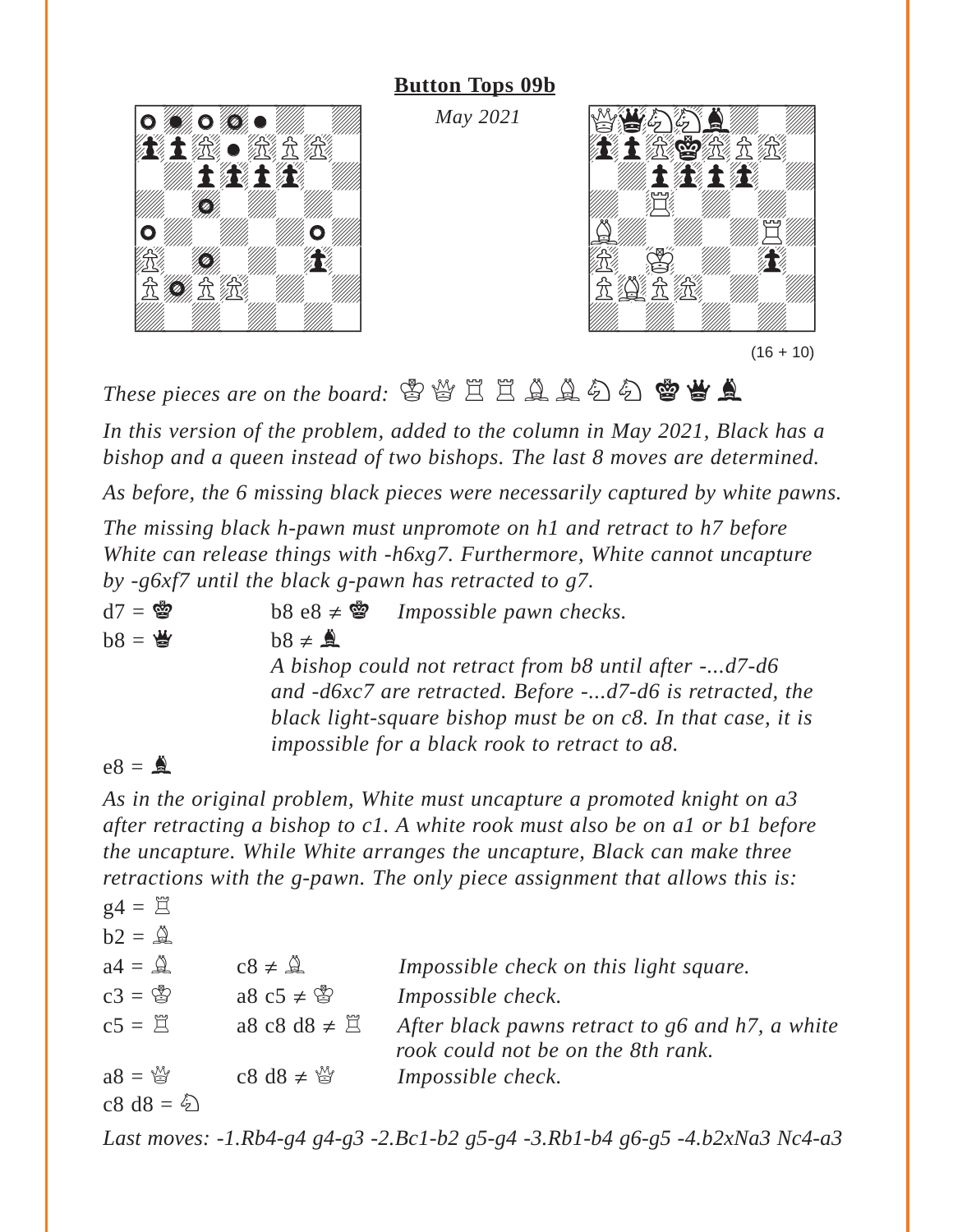<span id="page-28-0"></span>![](_page_28_Picture_1.jpeg)

Each side has 8 pawns, so there are no promoted pieces. The white bishops must be on opposite colours.

The 2 missing white pieces (NN) were captured by the black pawn on c2. The 3 missing black pieces (BNN) were captured by the white kingside pawns. No other captures in the retroplay are possible.

$$
c8 = 4
$$
 Otherwise the light-square bishop was captured on c8 and not by white pawns.

The other pieces must be assigned so that the overcrowded cage of pieces can be released. Note that b2-b3 cannot be retracted until after the white dark-square bishop returns to c1. That means that the only two pieces with "reverse mobility" are the black pawn on c6 and the white button on e8.

(f7 g6 g8 h6)  $\neq$  \fack Adjacent to black king or impossible check by black queen or rook.

$$
69 = 81 \qquad 69 \neq 81
$$

 $g7 = \mathbf{H}$  g7  $\neq$   $\mathbf{Q}$  Adjacent to white king.

 $q7 \neq \biguplus_{n=1}^{\infty}$  Impossible check.

The cage cannot be released.

For example, if  $e8 = \mathbb{E}$  and  $17 = \mathbb{E}$ . Black has no previous move after the retractions -1.Rd8-e8 c7-c6 -2.Qe8-f7. The move -2...Rf7-g7 is impossible because the rook would be checking the white king from f7.

**e8 =** K The two last moves were necessarily -1.Kd8-e8 c7-c6. The next diagram shows the position before these moves.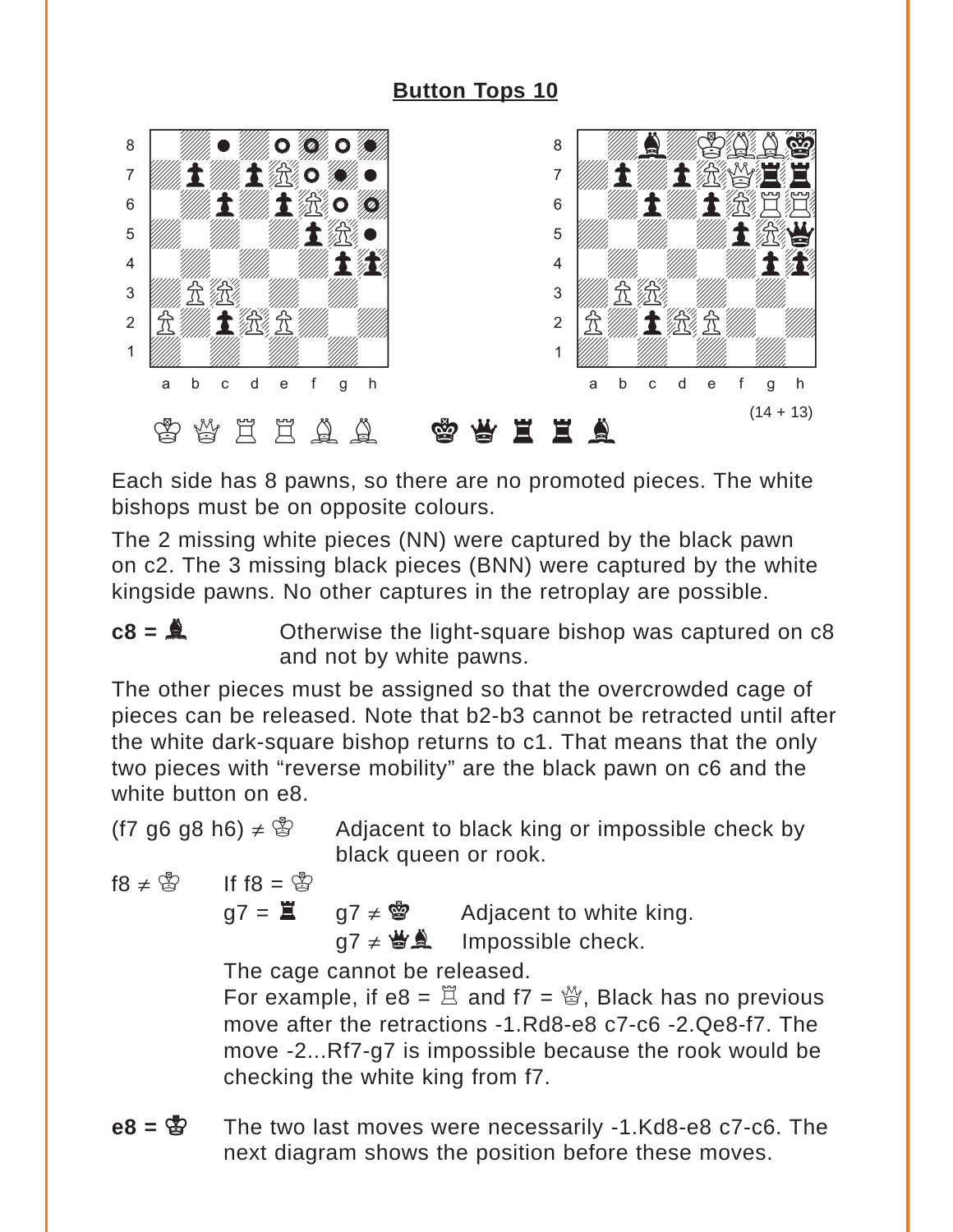The only way to uncage the pieces is by clearing h5 and retracting ...h5-h4. Then White can uncapture a knight or bishop by h4xg5.

But clearing the h5 square is not easy. The pieces must slide around one square at a time like in the famous "15 puzzle", often incorrectly attributed to Sam Loyd.

 $g7 \neq \mathbf{w}$  Impossible check (f6).

h7  $\neq$   $\otimes$  If h7 =  $\otimes$  $(q6 q8) \neq \frac{M}{2}$  Impossible check.  $gg = 8$  $f7 = \hat{A}$  Only remaining button on a light square.  $h6 = \mathbb{A}$  h6  $\neq \mathbb{B}$  Impossible check.  $f8 = \frac{M}{2}$ 

See diagram at right.

White can retract -2.Be8-f7 or -2.Qe8-f8.

If -2.Be8-f7, let's say  $g7 = \Xi$  and  $h5 = \Xi$ . Then -2...Rf7-g7 -3.Bg7-h6 Qh6-h5 and White has no last move. Retrostalemate.

If -2.Qe8-f8, let's say  $g7 = \stackrel{\triangle}{\sim}$  and h5 =  $\stackrel{\triangle}{\sim}$ . Then -2...Bf8-g7 -3.Bg7-h6 Qh6-h5 and again White has no last move.

Thus h7  $\neq$   $\otimes$ 

![](_page_29_Picture_11.jpeg)

![](_page_29_Picture_12.jpeg)

![](_page_29_Picture_13.jpeg)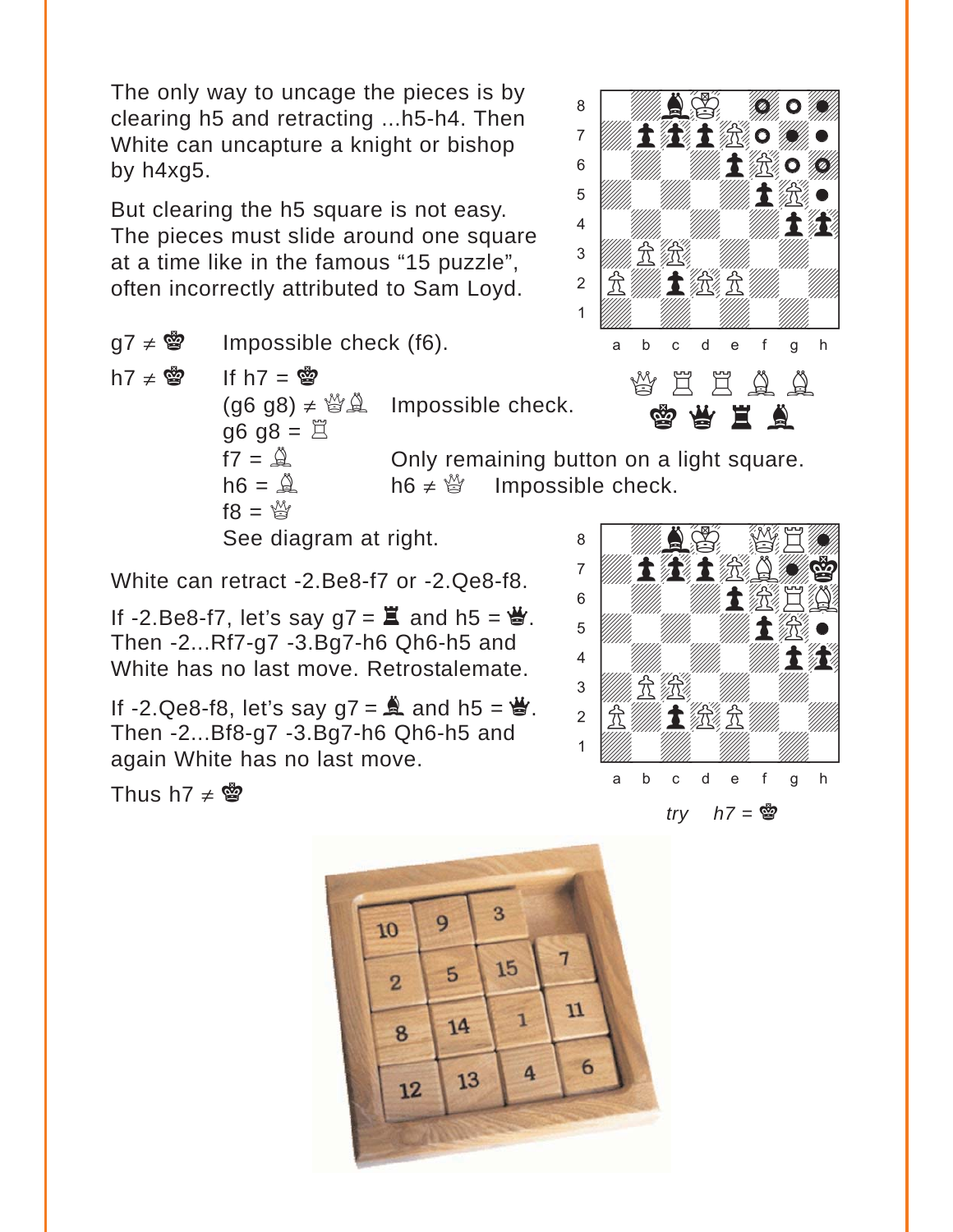![](_page_30_Figure_0.jpeg)

It is impossible for the black king to ever retract from h5. To do so, White would need to vacate g6 or h6 on the previous turn. If the black king then retracted to the vacant square, he would be in an impossible check by the white piece that just moved.

 $h8 = \frac{m}{2}$ 

 $q8 = \mathbb{A}$   $q8 \neq \mathbb{B}$  Impossible check.

See diagram at right.

 $h6 \neq \overset{16}{\oplus}$ 

If h $6 = \overset{8}{\triangle}$ 

The bishop can never retract to g7 because it would be checking the black king from g7. The only retraction from h5 would be to g6. The piece assignment would have to be h5 =  $\frac{M}{d}$  q7 h7 =  $\frac{M}{d}$  f7 =  $\frac{M}{d}$  q6 f8 =  $\frac{M}{d}$ After the retractions -2.Qe8-f7 Rf7-g7 -3.Rg7-g6 Qg6-h5, it's retrostalemate.

![](_page_30_Picture_8.jpeg)

w\_\_\_\_\_\_\_\_w áwdbIwdBi] àdp0p)wdw] ßwdwdp)wd] Þdwdwdp)w] Ýwdwdwdp0] ÜdP)wdwdw] ÛPdp)Pdwd] Údwdwdwdw] wÁÂÃÄÅÆÇÈw QRRBqrr

 $f8 = \mathbb{R}$  Only remaining white button on a dark square.

f7 = 營 Otherwise White's only retraction would be -2.Ke8-d8 with retrostalemate.

 $g6$  h6 =  $\ddot{\Xi}$ 

White's previous move was -2.Qe8-f7, shown in the next diagram.

![](_page_30_Picture_14.jpeg)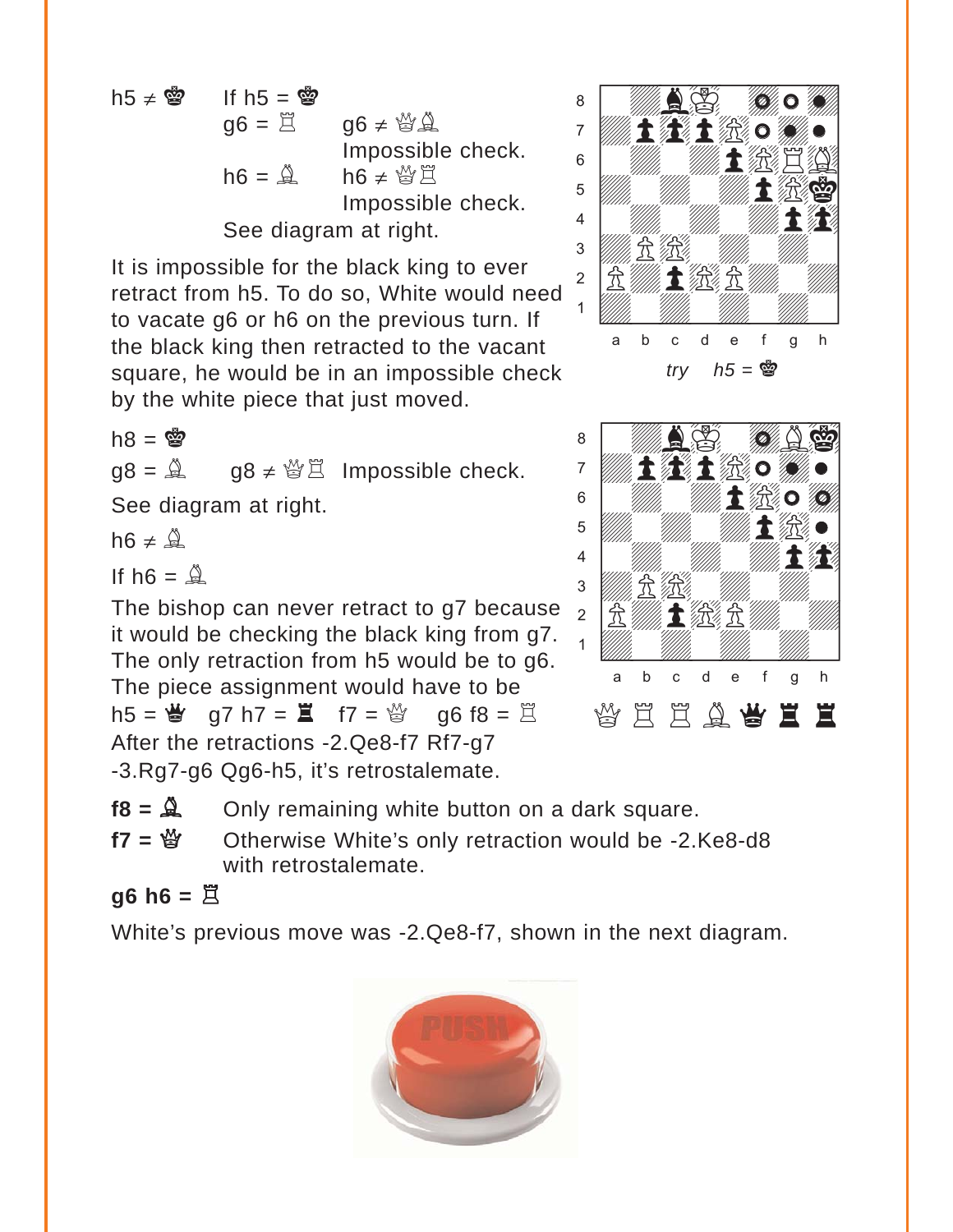h5  $\neq$   $\Xi$  The cage cannot be released.

If h5 =  $\Xi$  with g7 =  $\Xi$  and h7 =  $\Xi$ -2...Rf7-g7 -3.Rg7-g6 Qg6-h7 -4.Bh7-g8+ Retrostalemate.

If h5 =  $\Xi$  with g7 =  $\frac{M}{d}$  and h7 =  $\Xi$ -2...Qf7-g7 -3.Rg7-g6 Qg6-f7 -4.Rf7-g7 Qg7-g6 -5.Rg6-h6 Qh6-g7 (*-5...Rh6-h7* or -*5...Rh6-h5* retrostalemate) -6.Rg7-g6 Qg6-h6 Retrostalemate.

 $h5 = \frac{M}{2}$ 

 $q7 h7 =$  $\Xi$ 

Complete diagram at right.

The release party continues on its merry way with -2...Rf7-g7 -3. Rg7-g6 Qg6-h5 -4. Rh5-h6 Qh6-g6 -5.Rg6-g7.

Here Black has two options. Retracting -5...Rg7-h7 works but the shortest path to freedom is:

-5...Qg7-h6 -6.Rh6-h5 h5-h4 -7.h4xg5

The piece uncaptured on g5 can be a bishop or knight. The lower diagram shows the position before these moves with a bishop on g5.

Forward play goes 1.hxg5 h4 2.Rh5 Qh6 3.Rg7 Qg6 4.Rh6 Qh5 5.Rgg6 Rfg7 6.Qf7 c6 7.Ke8.

The position in the diagram is still quite cagey. Full release is a long way away. One possible retroline is given below.

![](_page_31_Picture_12.jpeg)

<sup>-7...</sup>Be3-g5 -8.Rg5-g6 Bc5-e3 -9.Rg6-h6 Qh6-g7 -10.Rg7-g6 Bb6-c5 -11.Rg6-g5 Qe3-h6 -12.Rh6-g6 Qe4-e3 -13.Rg5-g7 Qe5-e4 -14.Rg6-h6 Qe4-e5 -15.Bh6-f8 Qe5-e4 -16.Rg7-g6 Qe4-e5 -17.Rg6-g5 Rf8-f7 -18.Be3-h6 g5-g4 -19.Rh6-g6 g6-g5 -20.Rf7-g7 g7-g6 -21.Rg6-h6 Qe5-e4 -22.Rg1-g6 Qe4-e5 -23.g5xNf6 Nd5-f6 -24.g4-g5 Qe5-e4 -25.Rf6-f7 Qe4-e5 -26.Rg6-f6 Qe5-e4 -27.g3-g4 Rf6-f8 -28.Rg4-g6 Rg6-f6 -29.Rf4-g4 Rg4-g6 -30.Rf1-f4 Ra4-g4 -31.Qg6-e8 Ra8-a4 -32.Qg4-g6 Nb4-d5 -33.Ke8-d8 Nc6-b4 -34.Kf7-e8 Nb8-c6 -35.Kg6-f7 Qd5-e5 -36.Kg5-g6 Qc6-d5 -37.Kf4-g5 f6-f5 -38.Bf7-g8 Qd5-c6 -39.Bg6-f7 f7-f6 -40.f6xNe7 Kg8-h8 -41.Bc5-e3 Kf8-g8 -42.Ra1-f1 Ke8-f8 -43.Ba3-c5 Ng8-e7 -44.Bc1-a3 Bc5-b6 -45.b2-b3 b3xNc2 -46.Be4-g6 a4xNb3 -47.Bg2-e4 Bf8-c5 etc.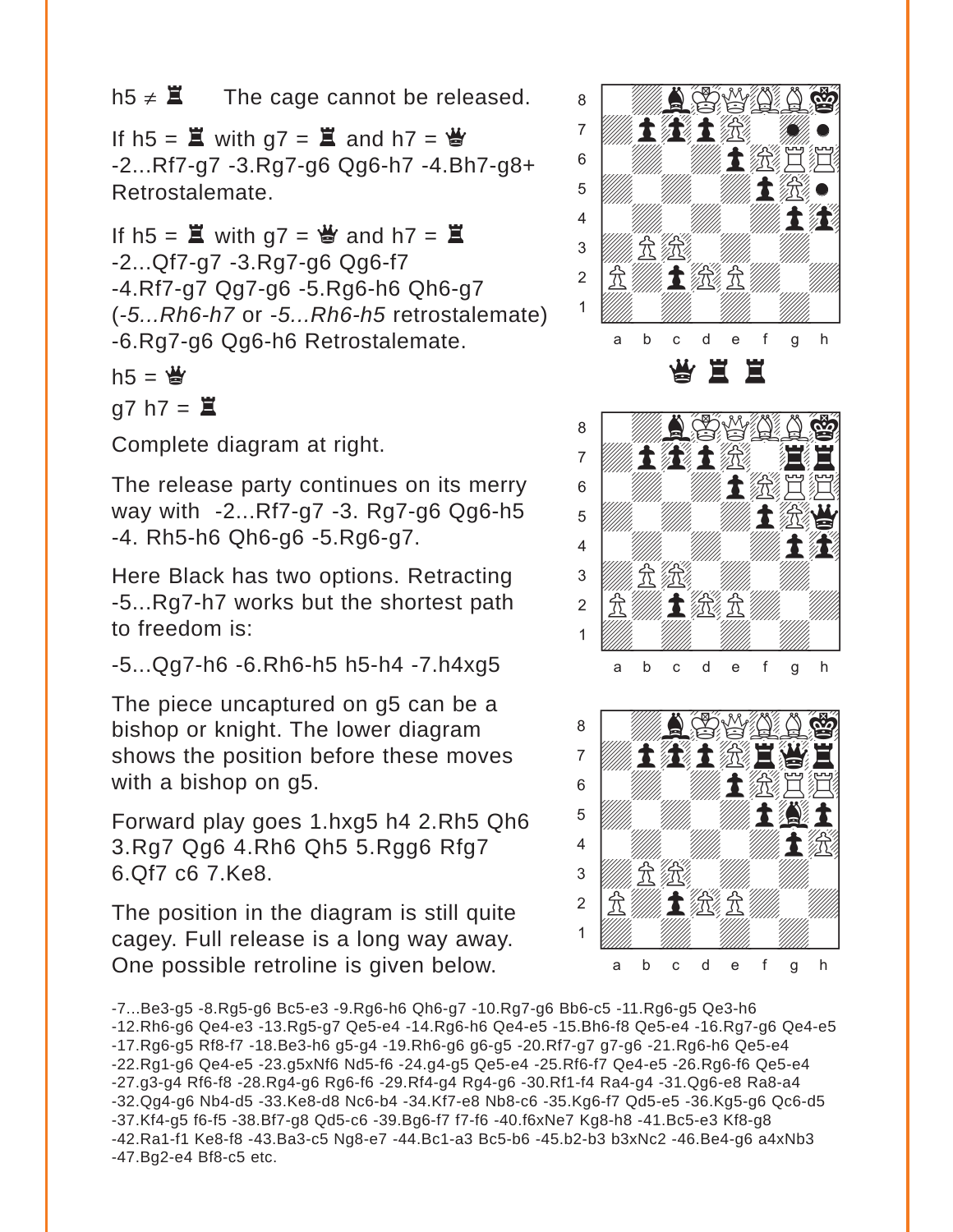<span id="page-32-0"></span>![](_page_32_Picture_1.jpeg)

**h7 =**  $\bullet$  d1 ≠  $\bullet$  Black king cannot be "inside the white box".  $q8 \neq \circ$  Impossible check by the pawn on f7.

#### $d1 g8 = \mathbf{A}$  The bishop on d1 is a promoted d-pawn.

The two missing white pieces (BN) were captured by black pawns on the a-file and g-file. The white a-pawn captured 5 times on light squares to reach f7. The other missing black piece, a dark-square bishop, was captured by the pawn on e3. That accounts for all missing pieces and captures.

| $f1 = 2$               | The bishop could not have left f1 and it was not taken<br>on f1 because the two missing white pieces were<br>captured elsewhere by pawns. |  |
|------------------------|-------------------------------------------------------------------------------------------------------------------------------------------|--|
| $h8 = \textcircled{2}$ | h8 $\neq$ \sigma Adjacent to black king.                                                                                                  |  |

- h8  $\neq \mathcal{B} \nexists$  Impossible check.
- $g6 = \Xi$  g6  $\neq \mathbb{S}$  Adjacent to black king.
	- g6  $\neq \frac{10}{2}$  Impossible check. It was not the capture Qxg6+ because all missing black pieces were taken by pawns.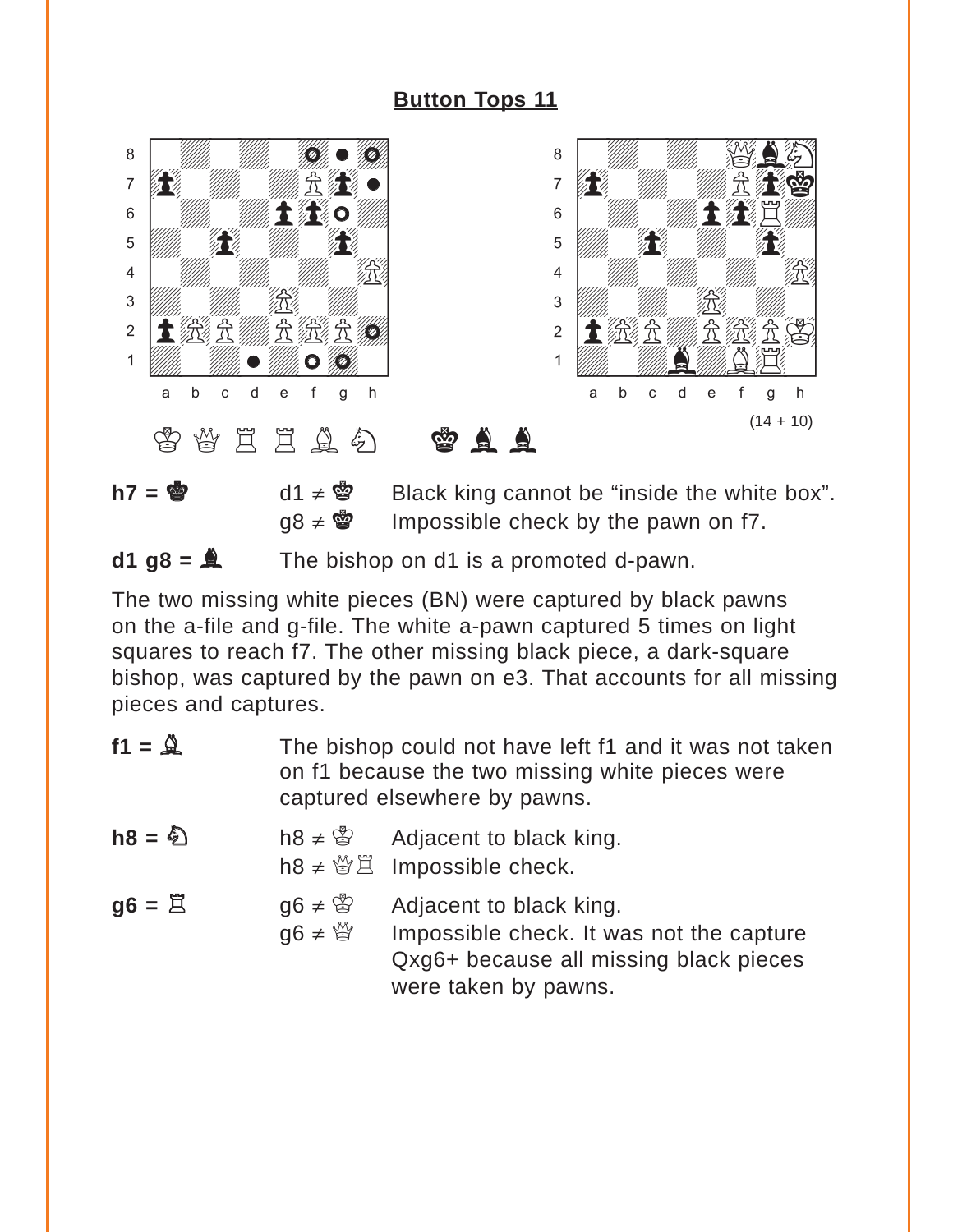So far, very easy. Now, as in problem 9, the remaining pieces must be assigned so that retrostalemate is avoided.

Black has lots of moves to retract. But everything hinges on a single tempo.

To release the pieces surrounding the black king, Black must retract ...e7-e6 to allow the uncapture e6xf7. However, before ...e7-e6 is retracted, the black dark-square bishop must be on f8. That bishop was captured on e3.

![](_page_33_Picture_3.jpeg)

Here the retroplot thickens. Before d2xBe3 is taken back, the white dark-square bishop must be on c1. Otherwise the unmoved pawns on b2 and d2 would mean that the bishop was captured on c1 instead of by a black pawn. Additionally, if the white bishop is on c1 with a pawn on d2, then the white king and queen must also be inside the box on e1 and d1.

The strategy is clear. Black unpromotes on d1, retreats pawns, and uncaptures a bishop somewhere. White returns their officers (KQB) to the 1st rank (e1 d1 c1) and then uncaptures a bishop on e3. The only piece assignment that accomplishes the task in time is the following.

$$
f8 = \overset{\omega}{2}
$$
  
g1 = \overset{\omega}{2}  
b2 = \overset{\omega}{2}

See diagram next page.

![](_page_33_Picture_8.jpeg)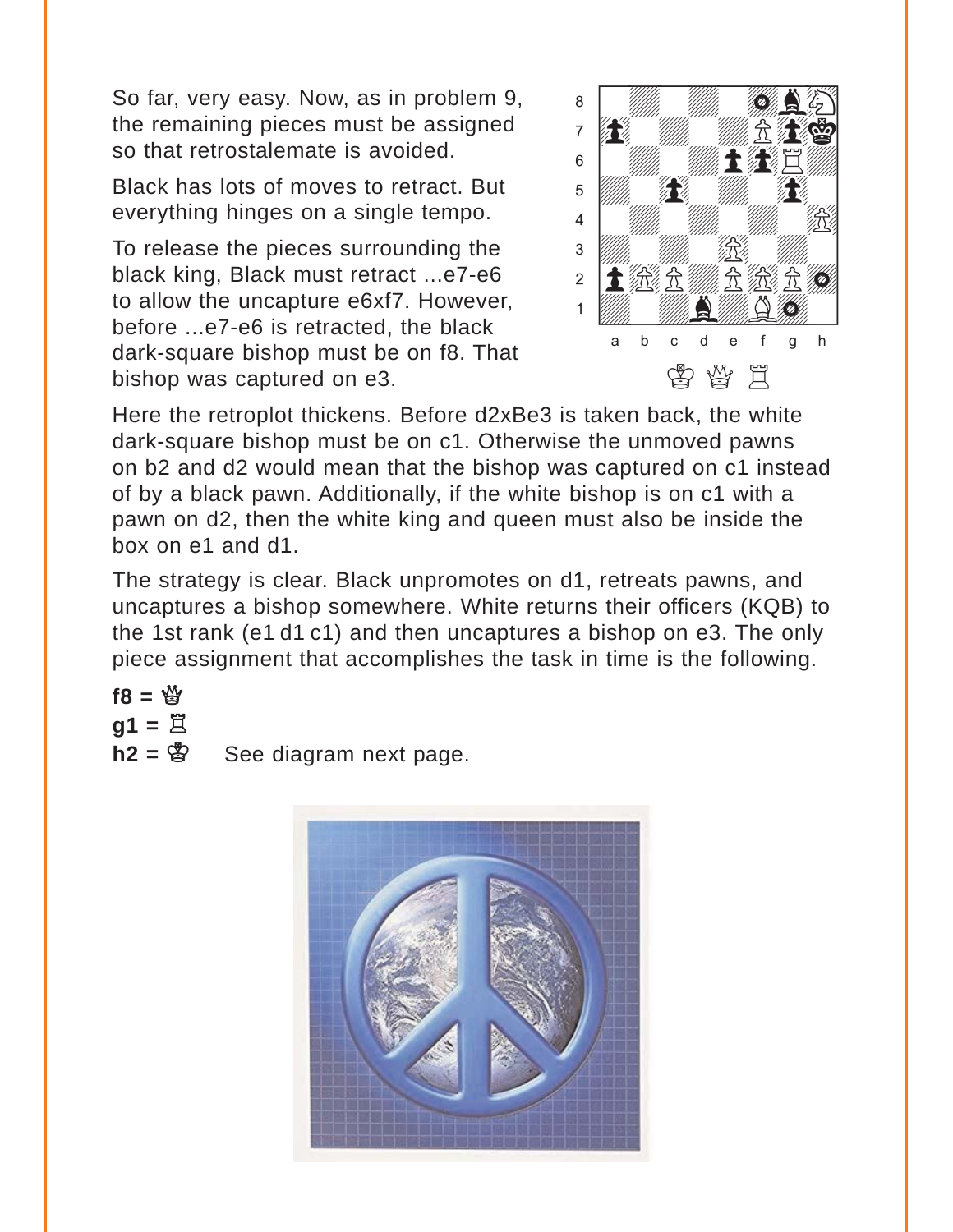The first thing to note is that Black cannot retract ...h6xg5 until after a black rook is on h8. The rook was one of the pieces taken by the white f7-pawn. The uncapture of the rook cannot occur until there is a black bishop on f8 and a black pawn on e7. Afterwards, the h-file must still be open so the rook can retract to h8.

Therefore, the white dark-square bishop must be uncaptured by the black a2-pawn.

![](_page_34_Picture_2.jpeg)

The white king requires 6 moves to get from h2 to e1, but only if the black d-pawn has retreated at least to d4. The king cannot go to e1 with the bishop still on d1 because then the unpromotion d2-d1=B would be impossible. The pawn would be checking from d2.

The soonest that Black can uncapture a dark-square bishop is by -1...a3-a2 and -2...b4xBa3, but then the retreat -3...b5-b4 is also necessary before the bishop can unmove to b4.

As it turns out, the correct approach is to first retract the king to d3 with the black pawn on d4 before the black a-pawn retreats. The diagram below shows what happens with the "a-pawn first plan". The position is reached after -1.Kg3-h2 a3-a2? -2.Kf3-g3 b4xBa3 -3.Ke4-f3 b5-b4 -4.Bb4-a3. with the set of the set of the set of the set of the set of the set of the set of the set of the set of the set of the set of the set of the set of the set of the set of the set of the set of the set of the set of the set

Now the white king must wait too long before the black pawn gets to d4. For example, -4...c6-c5 -5.Bd2-b4 c7-c6 -6.Bc1-d2 d2-d1=B. White has no timely move to retract.

![](_page_34_Picture_7.jpeg)

![](_page_34_Picture_8.jpeg)

*try with -1.Kg3-h2 a3-a2?*

![](_page_34_Picture_10.jpeg)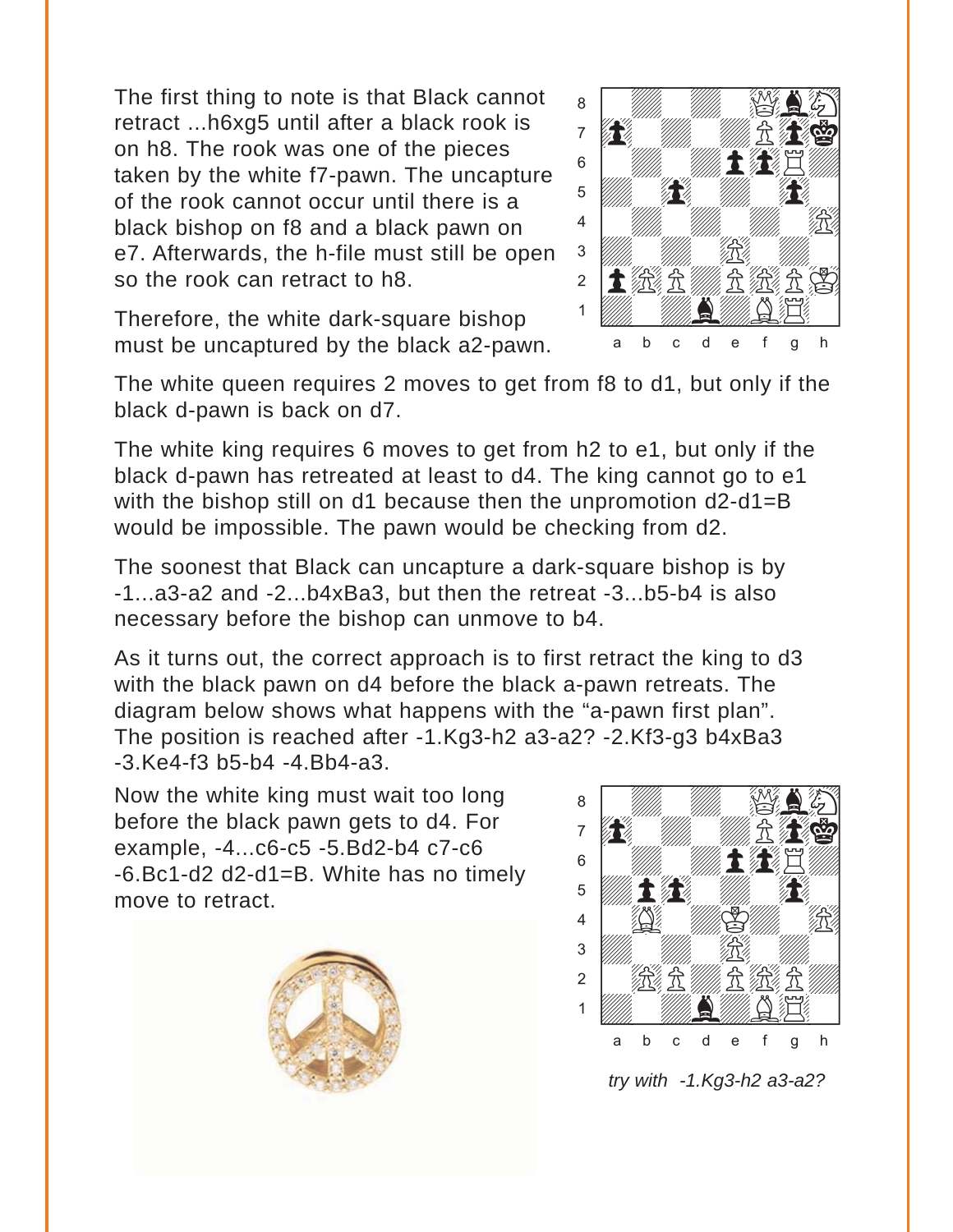![](_page_35_Picture_0.jpeg)

The efficient and true way to unproceed is -1.Kg3-h2 d2-d1=B -2.Kf3-g3 d3-d2 -3.Ke4-f3 d4-d3 -4.Kd3-e4 a3-a2 -5.Kd2-d3 b4xBa3 -6.Ke1-d2 b5-b4 -7.Bb4-a3. Diagram on right.

Now Black must promptly unadvance the d-pawn to d7 to clear the d-file for the white queen. -7...d5-d4 -8.Bd2-b4 d6-d5 -9.Bc1-d2 d7-d6 -10.Qd6-f8. Lower diagram on left.

![](_page_35_Picture_3.jpeg)

Black must still unmake two moves before the uncapture on e3. If the b-pawn retracts twice to b6 and b7, then a black bishop cannot get to c8. If the b-pawn goes to b6 and the c-pawn to c6, then a black rook cannot get to a8. So Black must retract the c-pawn twice to c6 and c7. -10...c6-c5 -11.Qd1-d6 c7-c6 -12.d2xBe3. Diagram at right.

The forward play is 1.dxe3 c6 2.Qd6 c5 3.Qf8 d6 4.Bd2 d5 5.Bb4 d4 6.Ba3 b4 7.Kd2 bxa3 8.Kd3 a2 9.Ke4 d3 10.Kf3 d2 11.Kg3 d1=B 12.Kh2. A cool 23 exactly determined last moves.

The rebus version of this problem is given two pages ahead.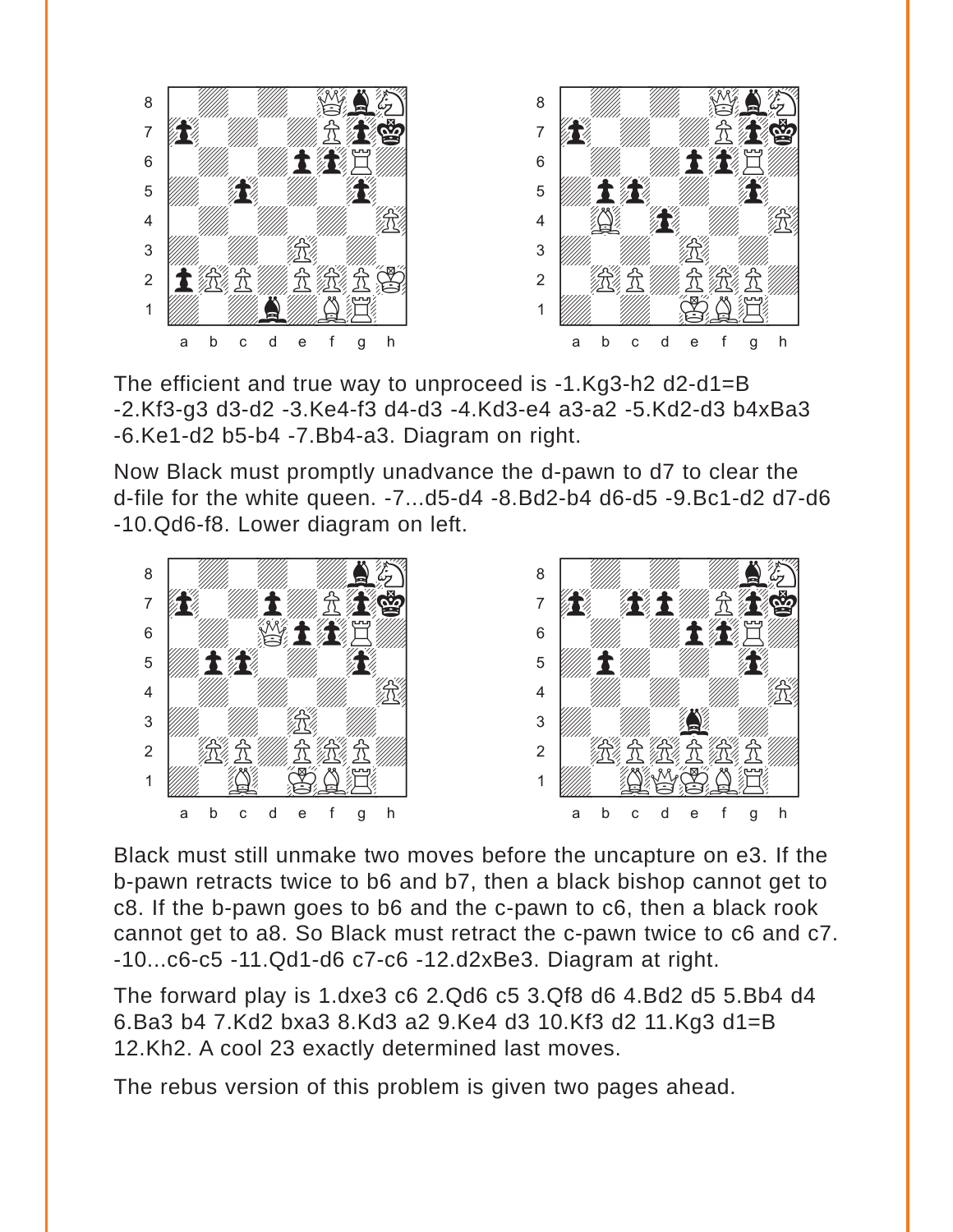<span id="page-36-0"></span>![](_page_36_Figure_0.jpeg)

There are 9 buttons not on the 8th rank and there are 8 black pawns to add. So only one officer can be on the 6th or 7th rank.

**a7 b7 c7 d7 e6 e7 =**  $\hat{\mathbf{\Sigma}}$  One of buttons on g7 h6 h7 must be an officer. Otherwise there is an impossible pawn formation.

- $h6 = \textbf{\textsterling}$  If h6  $\neq \textbf{\textsterling}$ , then g7 h7 =  $\textbf{\textsterling}$  $\mathbb{B} \neq$  a8 b8 c8 e8 f8 On 8th rank behind black pawns.  $\mathbb{S} \neq h6$  Impossible check (g7).  $\mathbb{S} = \emptyset$ ? No button can be the white king.
- $g7 = \pm 1$  If  $g7 \neq \pm 1$ , then h7 =  $\pm 1$  $\mathcal{L} \neq$  a8 b8 c8 e8 f8 g7 The white king would be unable to reach any of these squares.  $\mathbb{S} = \emptyset$ ? No button can be the white king.

With unmoved pawns on b7 d7 e7 g7, the black bishop is on c8 or f8.

- **f8 =**  $\triangle$  c8  $\neq$   $\triangle$  Impossible for two pieces to be on a8 and b8. Only the rook that started on a8 could be in that box.
- $h7 = \Xi$  The black rook from h8 could not escape the corner.
- **e8 =**  $\mathbb{E}$   $\mathbb{E}$   $\neq$  a8 b8 c8 Impossible check by black queen or rook.
- $c8 = \circledast$   $c8 \neq (\circledast \mathbb{Z})$  Impossible check.
- $a8 = \mathbb{Z}$  a8  $\neq \mathbb{Z}$  Impossible for the queen to reach a8. No way to get past the rook.
- $b8 = \frac{14}{3}$